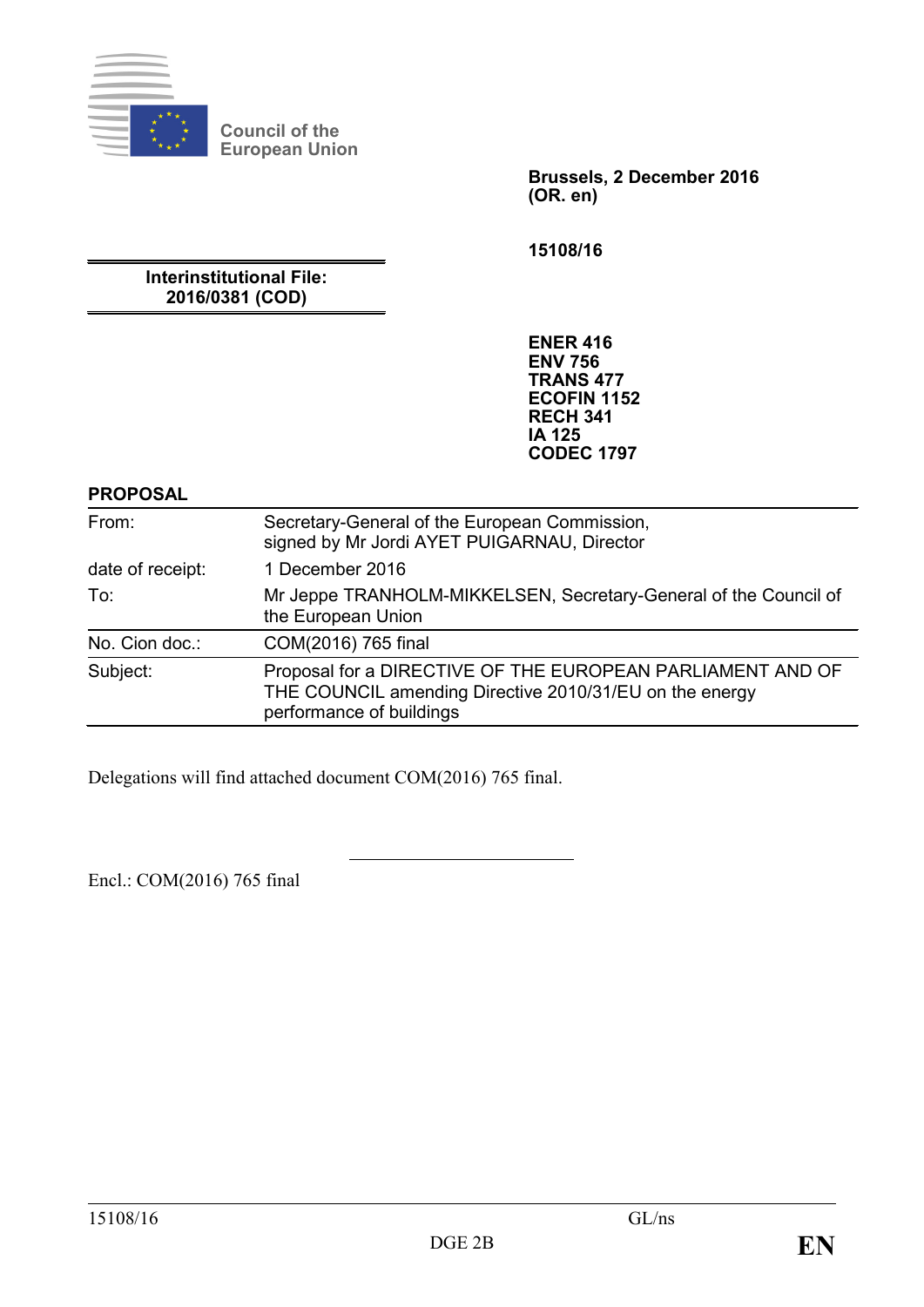

EUROPEAN **COMMISSION** 

> Brussels, 30.11.2016 COM(2016) 765 final

2016/0381 (COD)

Proposal for a

# **DIRECTIVE OF THE EUROPEAN PARLIAMENT AND OF THE COUNCIL**

# **amending Directive 2010/31/EU on the energy performance of buildings**

(Text with EEA relevance)

{SWD(2016) 408 final} {SWD(2016) 409 final} {SWD(2016) 414 final} {SWD(2016) 415 final}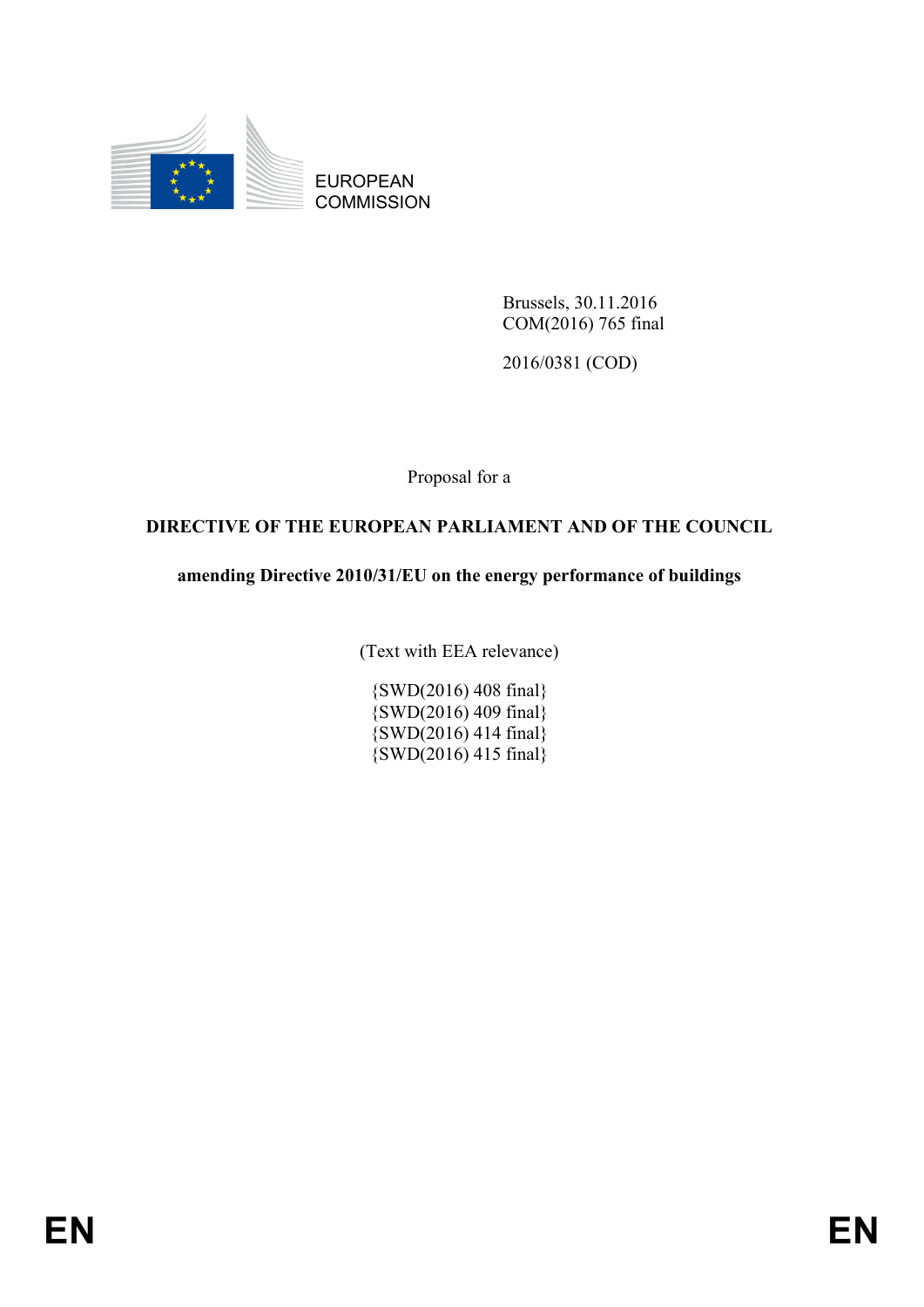# **EXPLANATORY MEMORANDUM**

# **1. CONTEXT OF THE PROPOSAL**

# **• Reasons for and objectives of the proposal**

"Energy efficiency first" is a key element of the Energy Union – this proposal puts it into practice.

One of the ways to improve energy efficiency is to tap the huge potential for efficiency gains in the building sector which is the largest single energy consumer in Europe, absorbing 40% of final energy. About 75% of buildings are energy inefficient and, depending on the Member State, only 0.4-1.2% of the stock is renovated each year.

The main objective of this proposal is to accelerate the cost-effective renovation of existing building, which represents a 'win-win' option for the EU economy as a whole. As a matter of fact, the European construction industry has the potential to respond to a number of economic and societal challenges such as jobs and growth, urbanisation, digitalisation, demographic changes, and at the same time energy and climate challenges.

The construction industry generates about 9% of European GDP and accounts for 18 million direct jobs. Construction activities that include renovation work and energy retrofits add almost twice as much value as the construction of new buildings, and SMEs contribute more than 70% of the value added in the EU building sector<sup>[1](#page-2-0)</sup>.

In line with the above mentioned objectives, this proposal will update the Energy Performance of Buildings Directive ('EPBD'<sup>[2](#page-2-1)</sup>) by:

- integrating long term building renovation strategies (Article of 4 Energy Efficiency Directive), supporting the mobilisation of financing and creating a clear vision for a decarbonised building stock by 2050;
- encouraging the use of ICT and smart technologies to ensure buildings operate efficiently; and
- streamlining provisions where they have not delivered the expected results.

More specifically, it introduces building automation and control systems as an alternative to physical inspections, encourages the roll-out of the required infrastructure for e-mobility (with a focus on large commercial buildings and excluding public buildings and SMEs), and introduces a smartness indicator to assess the technological readiness of the building to interact with their occupants and the grid and to manage themselves efficiently. This update of the EPBD will also strengthen the links between public funding for building renovation and energy performance certificates and will incentivise tackling energy poverty through building renovation.

Better performing buildings provide higher comfort levels and wellbeing for their occupants and improve health by reducing mortality and morbidity from a poor indoor climate. Adequately heated and ventilated dwellings alleviate negative health impacts caused by

<span id="page-2-1"></span><span id="page-2-0"></span><sup>&</sup>lt;sup>1</sup> Energy Renovation: The Trump Card for the New Start for Europe, 2015, JRC OJ L 153, 18.6.2010, p. 13.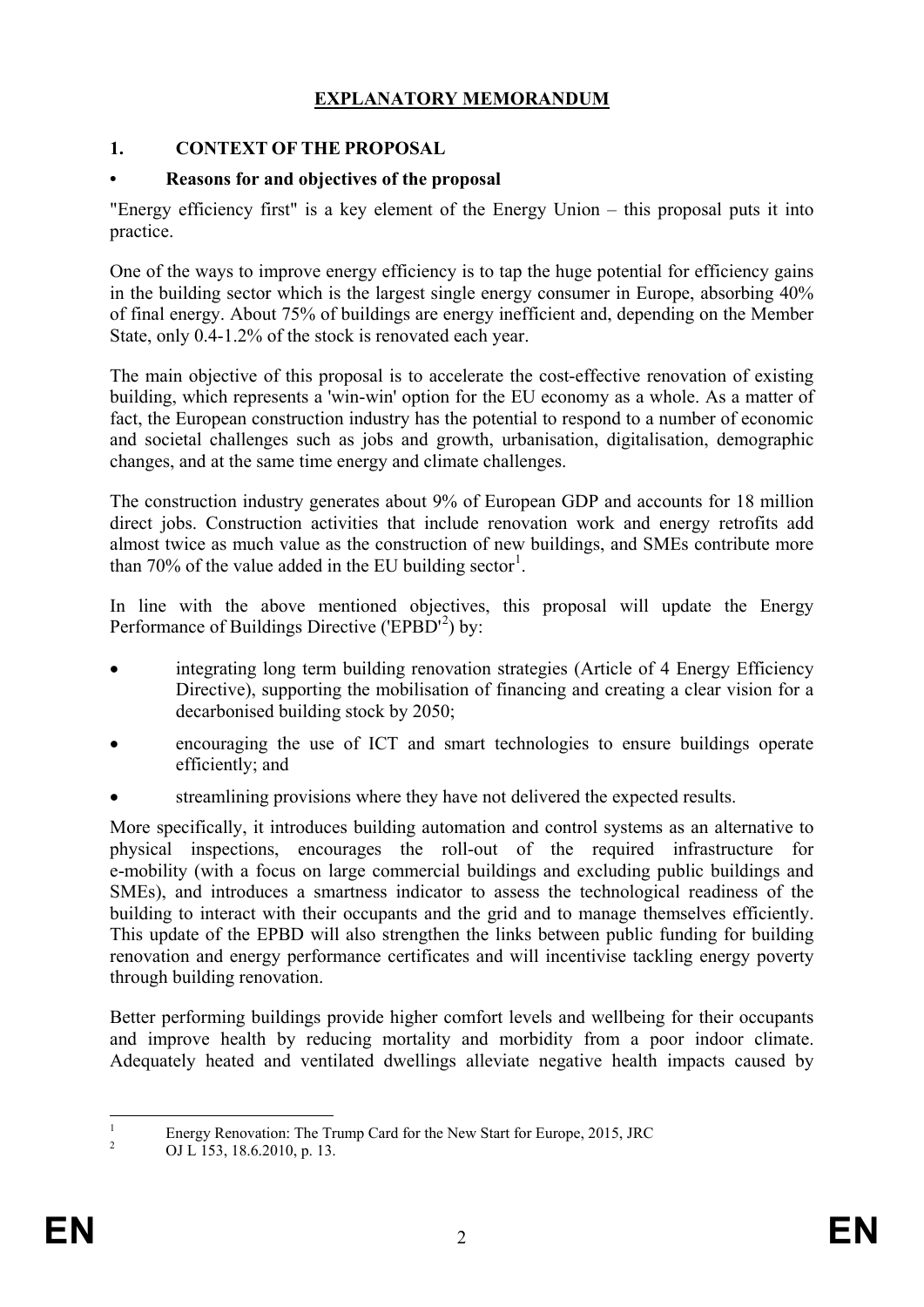dampness, particularly amongst vulnerable groups such as children and the elderly and those with pre-existing illnesses.

The energy performance of buildings also has a major impact on the affordability of housing and energy poverty. Energy savings and efficiency improvement of the housing stock would enable many households to escape energy poverty. This proposal could contribute to taking out from energy poverty between 515 000 and 3.2 million households in the EU (from a total of 23.3 million households living in energy poverty - Eurostat).

To ensure that this proposal has maximum impact, the Smart Finance for Smart Buildings initiative will contribute to mobilise and unlock private investments in a larger scale. Relying on the Investment Plan for Europe, including the European Fund for Strategic Investments and the European Structural Investment Funds, this initiative will support the effective use of public funds, support promoters and investors to bring good ideas to maturity with more project development assistance and project aggregation mechanisms. Ultimately, the Smart Finance for Smart Buildings initiative will contribute to generate trust and attract more investors to the energy efficiency market.

This proposal takes into account the results of a review process based on a broad public consultation, studies, and meetings with stakeholders and is supported by an evaluation and an impact assessment.

Only those articles of the Directive which need to be updated to reflect the 2030 timeframe are included in this proposal.

# **• Consistency with existing policy provisions in the policy area**

The evaluation carried out in advance of this review concluded that the EPBD is consistent with other pieces of EU legislation. The proposal is also coherent with the other elements of the Clean Energy for All Europeans package, such as the new Governance regulation and the update of legislation on renewable energy. The EPBD will directly contribute to the proposed Energy Efficiency Directive (EED) target of a 30% increase in energy efficiency by 2030. It complements measures that Member States are required to take under the EED as well as EU legislation on energy efficiency of products. Ecodesign and energy labelling legislation set requirements for the energy efficiency of *building-related products* such as boilers, while Member States set minimum requirements for the energy performance of installed retrofitted or replaced *building elements* under their national building codes. Building elements usually consist of several products, e.g. a heating system is made up of a boiler, piping and controls. Consistency is ensured on a case-by-case basis during the process of developing specific ecodesign and/or energy labelling implementing measures, bearing in mind the requirements of the EPBD. For instance, it was decided not to set ecodesign requirements for thermal insulation as they are already well covered by the national implementation of the EPBD.

# **2. LEGAL BASIS, SUBSIDIARITY AND PROPORTIONALITY**

# **• Legal basis**

The EPBD is based on Article 194(2) of the Treaty on the Functioning of the European Union, which provides a legal basis for a Union policy to promote energy efficiency and energy saving. As the Treaty contains a specific energy-related legal basis, it is considered appropriate to use it for this proposal.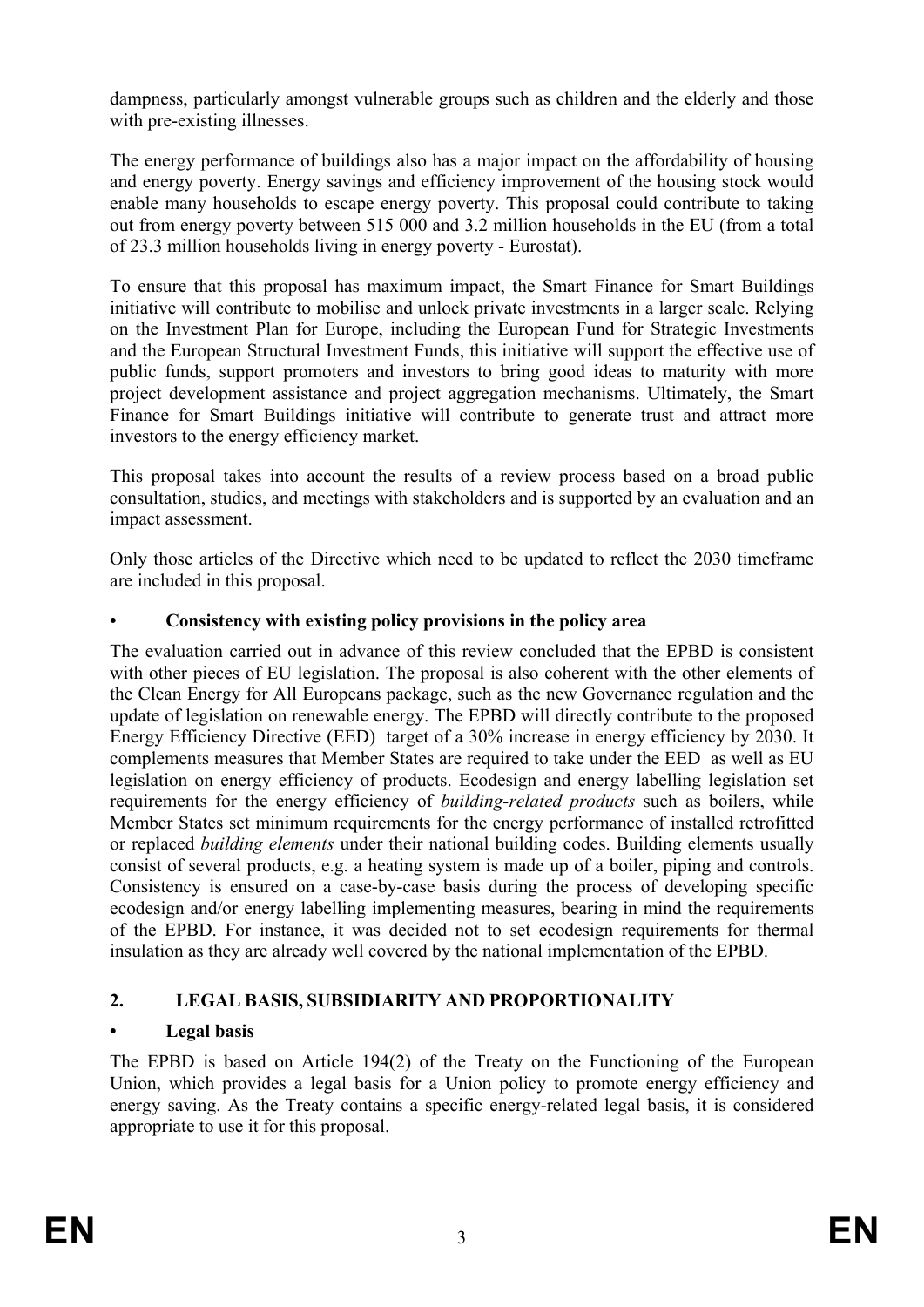# **• Subsidiarity (for non-exclusive competence)**

There are several reasons why a collective EU approach is beneficial.

First, the added value of addressing building energy performance at EU level resides mainly in the creation of an internal market, supporting the EU's competitiveness and taking advantage of synergies with climate policy and the modernisation of national regulations in the building sector across the EU.

Second, the finance sector needs more comparability of energy performance measurements across the EU. Financial institutions have clearly indicated that work is needed at both national/local and EU levels to increase public and private investments' effectiveness and to contribute to the development of attractive financing products on the market.

Third, although countries have different building code requirements, building typologies and local and climatic conditions, there are multinational users too. Owners of service-providing chains (such as supermarkets or hotels) have requested more unified and comparable methods of certification of the energy performance of buildings.

Finally, EU action leads to a modernisation of national regulations in the building sector, opening wider markets for innovative products and enabling cost reduction. Before the adoption of the 2002 EPBD, many Member States did not have energy efficiency requirements or promotional instruments in their regulation and building codes. As a result of the 2002 and 2010 Directives, all Member States have now energy efficiency requirements for existing and new buildings in their building codes. The 2010 EPBD has resulted in significant modernisation of national building codes through the introduction of the concept of cost optimality, followed by the adoption of nearly zero energy requirements.

The proposed amendments respect the principle of subsidiarity, and Member States will retain the same flexibility as today, allowing adaptation to national circumstances and local conditions (e.g. building type, climate, costs of comparable renewable technologies and accessibility, optimal combination with demand side measures, building density, etc.).

# **• Proportionality**

In accordance with the principle of proportionality, the proposed modifications do not go beyond what is necessary to achieve the objectives set.

As explained above, EU policies on energy efficiency have expanded prudently, limiting their intervention to areas where they are necessary to achieve the Energy efficiency objectives. This is covered in Section 3 of the impact assessment. The scope of the amendments is limited to the aspects that require EU action.

# **• Choice of the instrument**

A Directive is the appropriate instrument to ensure Member States comply while leaving them the margin of manoeuvre adapting to the different national and regional specificities. A regulation would not allow for this element of flexibility. Several Member States and stakeholders made it very clear during the consultation that this combination of enforcement and flexibility is the best combination and the right instrument for policies in this field.

Furthermore, as this proposal amends an existing Directive, an amending Directive is the only appropriate instrument.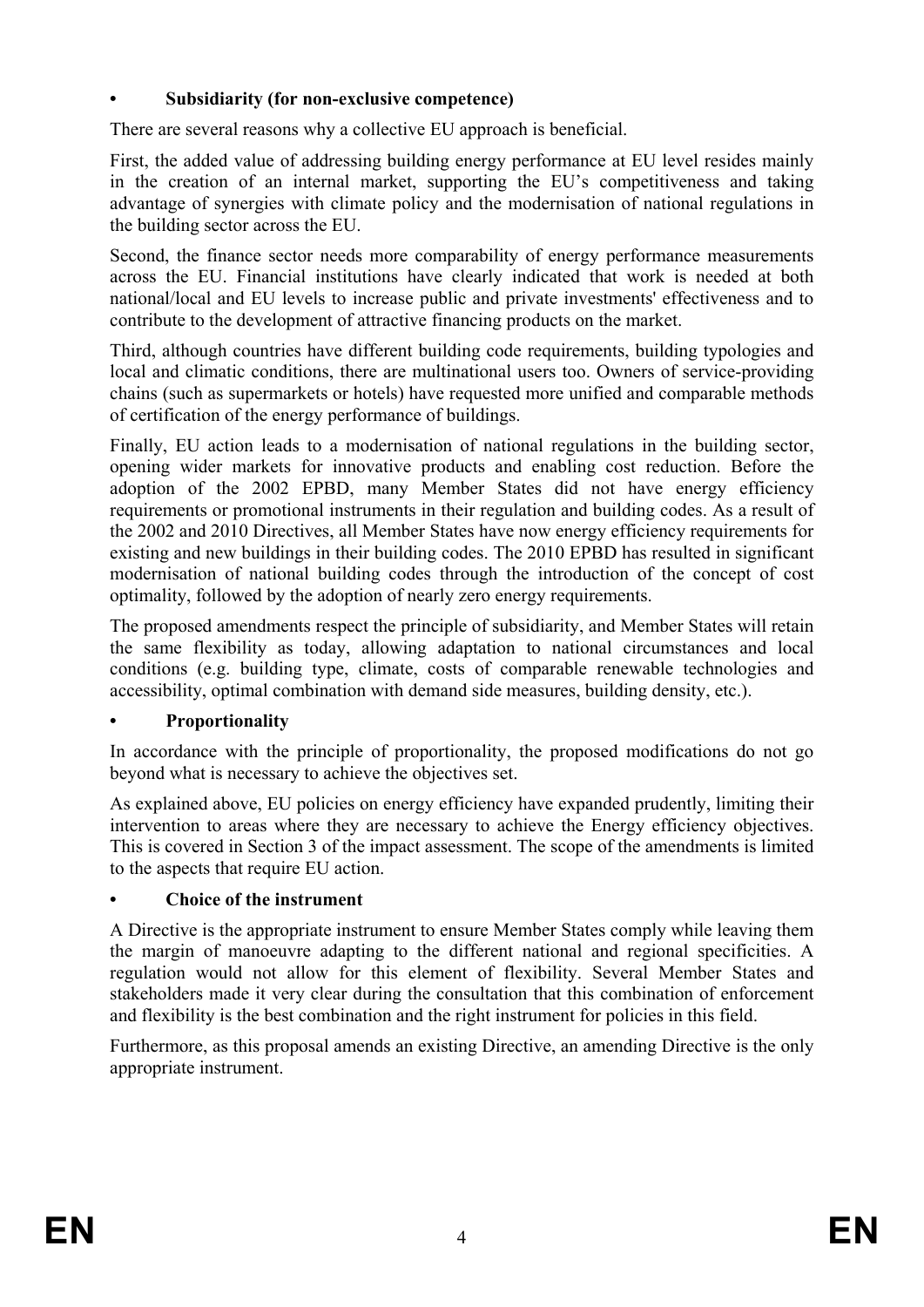#### **3. RESULTS OF EX-POST EVALUATIONS, STAKEHOLDER CONSULTATIONS AND IMPACT ASSESSMENTS**

# **• Ex-post evaluations of existing legislation**

The evaluation shows that the Directive is effective and is delivering on its general and specific objectives. Implementation to date shows broadly good performance on the other four analysed criteria: efficiency, relevance, coherence, and EU added value.

The evaluation identified the following key findings and lessons regarding implementation and the scope to improve the functioning of certain provisions and take advantage of technological progress to accelerate the decarbonisation of buildings.

# *Key findings*

There is evidence of around 48.9Mtoe additional final energy savings in 2014 compared to the 2007 baseline of the EPBD. These savings occurred mainly within the scope of the EPBD – space heating, cooling and domestic hot water – and a significant part can be attributed to factors influenced by policy interventions.

The figure of 48.9Mtoe in 2014 seems therefore in line with the 2008 Impact Assessment supporting the EPBD which estimated that the EPBD would deliver 60 to 80Mtoe of final energy savings by 2020.

The evaluation shows that the overall architecture of the Directive, combining minimum requirements and certification, is working, in particular for new buildings. The choice of the cost-optimal methodology to steer existing national energy performance requirements towards cost-efficient levels has proved to be an effective approach.

Targets for all new buildings to deliver nearly zero-energy consumption by 2020 have ensured a 'future-proof' vision for the sector and stakeholders have mobilised accordingly. However, the same level of ambition is missing for existing buildings.

Consequently, a considerable cost effective energy saving potential subsists in the building sector. Increasing the rate, quality and effectiveness of building renovation is the biggest challenge for the coming decades. The long-term renovation strategies developed by Member States under Article 4 of the EED should result in increased renovation rates through mobilising finance and investments in buildings' renovation. These strategies should include a clear forward looking vision with 2030 and 2050 perspectives, sending sufficient market signals to households, building owners/managers, businesses and investors.

The certification of the energy performance of buildings is delivering a demand-driven market signal for energy efficient buildings and is achieving its aim of encouraging consumers to buy or rent more energy efficient buildings. However, the evaluation shows that national certification schemes and independent control systems are still at early stages in several Member States and their usefulness could be improved.

Due to the diversity and disaggregation of the building sector value chain, it remains challenging to acquire reliable data on building characteristics, energy use, and financial implications of renovation in terms of cost savings or asset values. This generalised lack of data has negative consequences on the market perception of the cost-effective energy saving potential of the EU building stock, and on the enforcement, monitoring and evaluation of the Directive. Existing energy performance certificate ('EPC') registers/databases can be a key instrument for reinforced compliance, improving knowledge of the building stock and better informing policy makers and supporting the decisions of market players.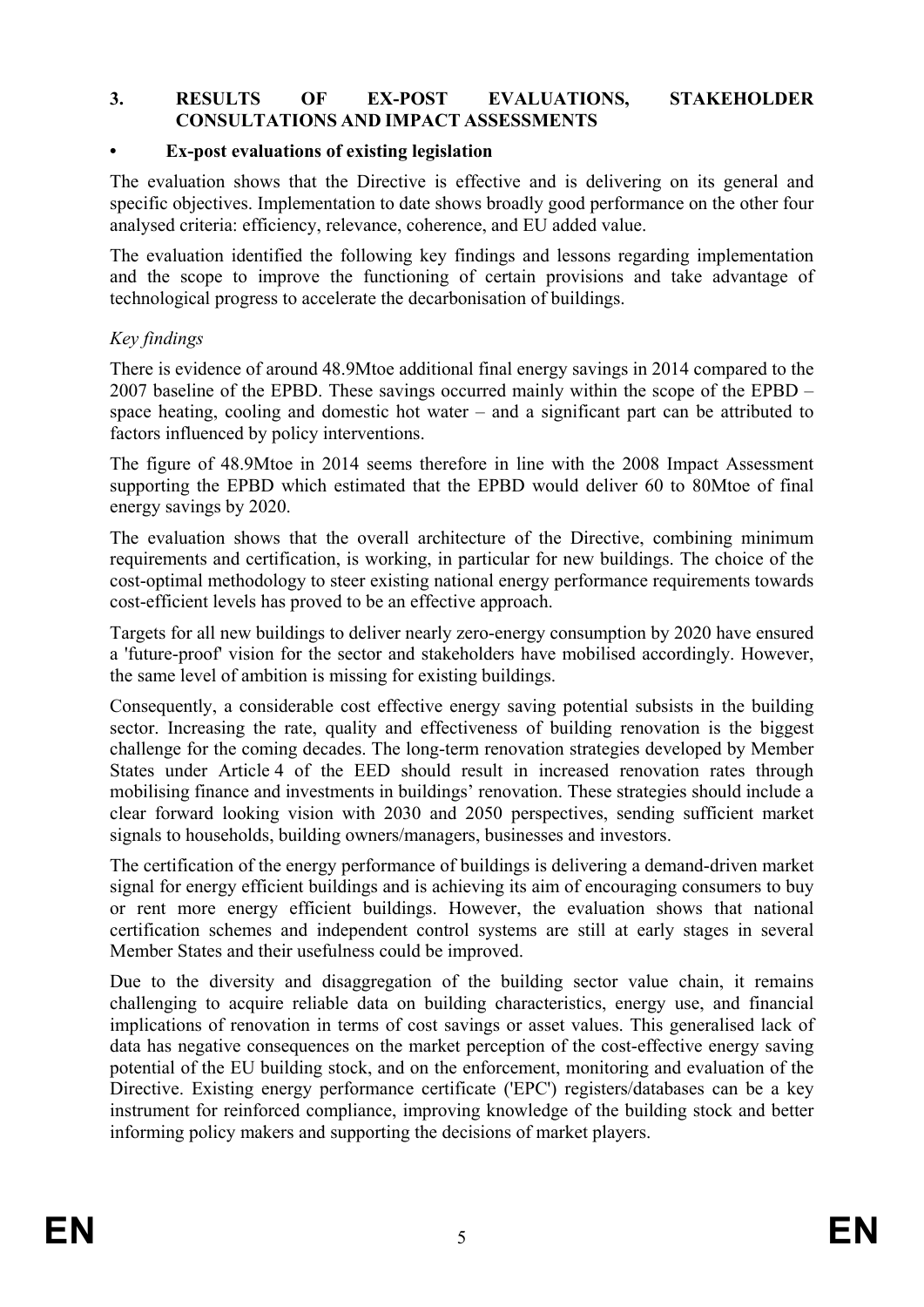### *Scope for improvements*

The evaluation reveals relatively limited regulatory failures. There is, however, scope for simplifying and streamlining outdated requirements, and for enhancing compliance through fine tuning of existing provisions and better linking them with financial support. Additionally there is a need to modernise the Directive in the light of technological developments and to increase building renovation rates while supporting the decarbonisation of buildings in the long-term.

The evaluation identifies aspects of the national transposition and implementation that could be further developed through better enforcement, compliance monitoring and evaluation. Opportunities for simplification or modernisation of outdated provisions and streamlining existing provisions in the light of technological progress were also detected, in particular:

- the requirement to assess the technical, environmental and economic feasibility of high-efficiency alternative systems under Article 6(1) of the EPBD is effectively redundant because the obligation for all new buildings to be nearly zero-energy buildings implicitly requires an assessment of locally available high-efficiency alternative systems. That requirement of Article 6(1) becomes an unnecessary burden and is therefore deleted;
- the regular inspection of heating and air conditioning systems under Articles 14 and 15 of the EPBD ensures that buildings operate efficiently over time. The option of alternative measures is deleted as these have not proven to be effective and is replaced by the possibility of electronic monitoring and control systems which have been found to be a cost effective alternative to inspections.

In fact, technological progress towards 'smarter' building systems offers opportunities to support a more efficient implementation of the EPBD and also creates enabling conditions: to provide information to consumers and investors on operational energy consumption; to adjust to the needs of the user; to run the efficient and comfortable operation of the buildings; its ability to connect to electric vehicle charging; to host energy storage, and to support demand response in a modernised electricity market.

# **• Stakeholder consultations**

The evaluation began in June 2015. It looked at past and current performance and was based on the assessment of outcomes, results and impacts of the EPBD with a view to its effectiveness, efficiency, relevance, coherence and the added value of action at EU level. A literature review, information on the implementation of current policies, analyses of previous monitoring and evaluation activities, input from stakeholders and specific studies and projects were the main sources of information.

Stakeholders were consulted through:

- an open internet-based public consultation that ran from 30 June 2015 to 31 October 2015;
- more specific consultation of Member States, according to the terms of Article 19 of the Directive, was organised in particular through the EPBD Concerted Action meeting on 26 and 27 November 2015, and a meeting of the Energy Performance of Buildings Committee on 1 February 2016;
- thematic technical workshops on specific topics that were held from June 2015 to January 2016;
- stakeholder event on 14 March 2016.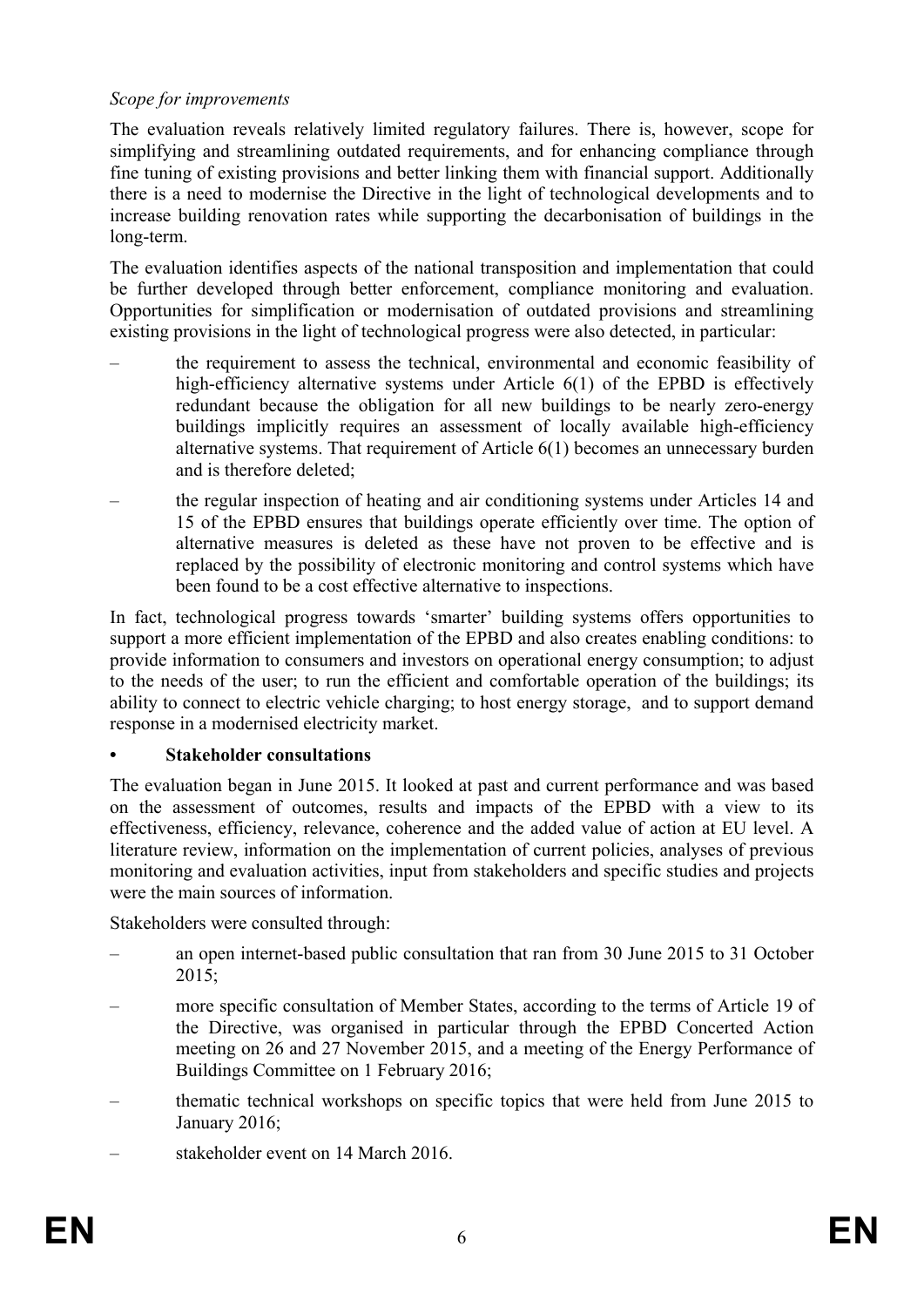The internet consultation closed on 31 October 2015 and summarised results of the 308 response are available on line<sup>[3](#page-7-0)</sup>. More than half (58 %) of respondents were organisations, mainly representing the construction sector industry, followed by companies (20 %) operating in Member States. Individuals, public authorities and others represent 7-8 % of the respondents.

Overall, most respondents consider that the EPBD established a good framework for improving energy performance in buildings and that it has raised awareness on energy consumption in buildings, giving it a more prominent role in energy policy. Its contribution to 2030 and 2050 energy and climate targets was recognised. A majority of respondents think that the EPBD has been successful while a third believes it has not. Several respondents said that it is too early to say how successful the EPBD has been as it is difficult to isolate its effect. Others consider that the EPBD is not as effective as it could be, considering the huge potential for improving energy consumption that remains in the building sector.

The negative responses mentioned as reasons for limited effectiveness the delayed and inconsistent implementation in the Member States, poor quality of EPCs, slow uptake of measures and a low renovation rate, as well as the missing definition of nearly zero-energy buildings and the need for an improved use of financing instruments. Several respondents also highlight poor compliance and enforcement of measures while others recognise that the economic crisis in the construction sector has slowed improvements. Several respondents stated that while the EPBD has been successful in improving energy performance for new buildings it does not sufficiently incentivise energy efficiency renovations.

# **• Collection and use of expertise**

Information on the implementation of the EPBD is also available from the work of the EPBD Concerted Action<sup>[4](#page-7-1)</sup>, the regular dialogue with Member States and the work of the Energy Performance of Buildings Committee.

The outcomes of projects funded under the 'Energy efficiency' chapter of 'Secure, clean and efficient energy' under H2020 and its predecessor the Intelligent Energy for Europe programme were analysed $5$  and referenced where relevant.

In addition to the consultation activities undertaken by the European Commission, the evaluation made use of other sources of information, e.g. research papers identified through literature review.

# **• Impact assessment**

The impact assessment was submitted twice to the Commission's Regulatory Scrutiny Board. A draft dated 1 July 2016 received a positive opinion on 26 July. The executive summary of the impact assessment and the two opinions of the Board can be found on the Commission's website<sup>[6](#page-7-3)</sup>.

The following options were considered by the impact assessment:

# **No-change option**

<span id="page-7-0"></span><sup>&</sup>lt;sup>3</sup> Public Consultation on the Evaluation of the EPBD – Final summary report, 2015, European Commission (written by Ecofys) [https://ec.europa.eu/energy/sites/ener/files/documents/MJ-02-15-954-](https://ec.europa.eu/energy/sites/ener/files/documents/MJ-02-15-954-EN-N.pdf)

<span id="page-7-1"></span><sup>&</sup>lt;sup>4</sup><br>
Implementing the Energy Performance of Buildings Directives, 2016, Concerted Action EPBD<br>
<sup>5</sup><br>
Good practice in energy efficiency, SWD(2016) 404<br>
http://ec.europa.eu/smart-regulation/impact/ia carried out/cia 2016 en

<span id="page-7-3"></span><span id="page-7-2"></span>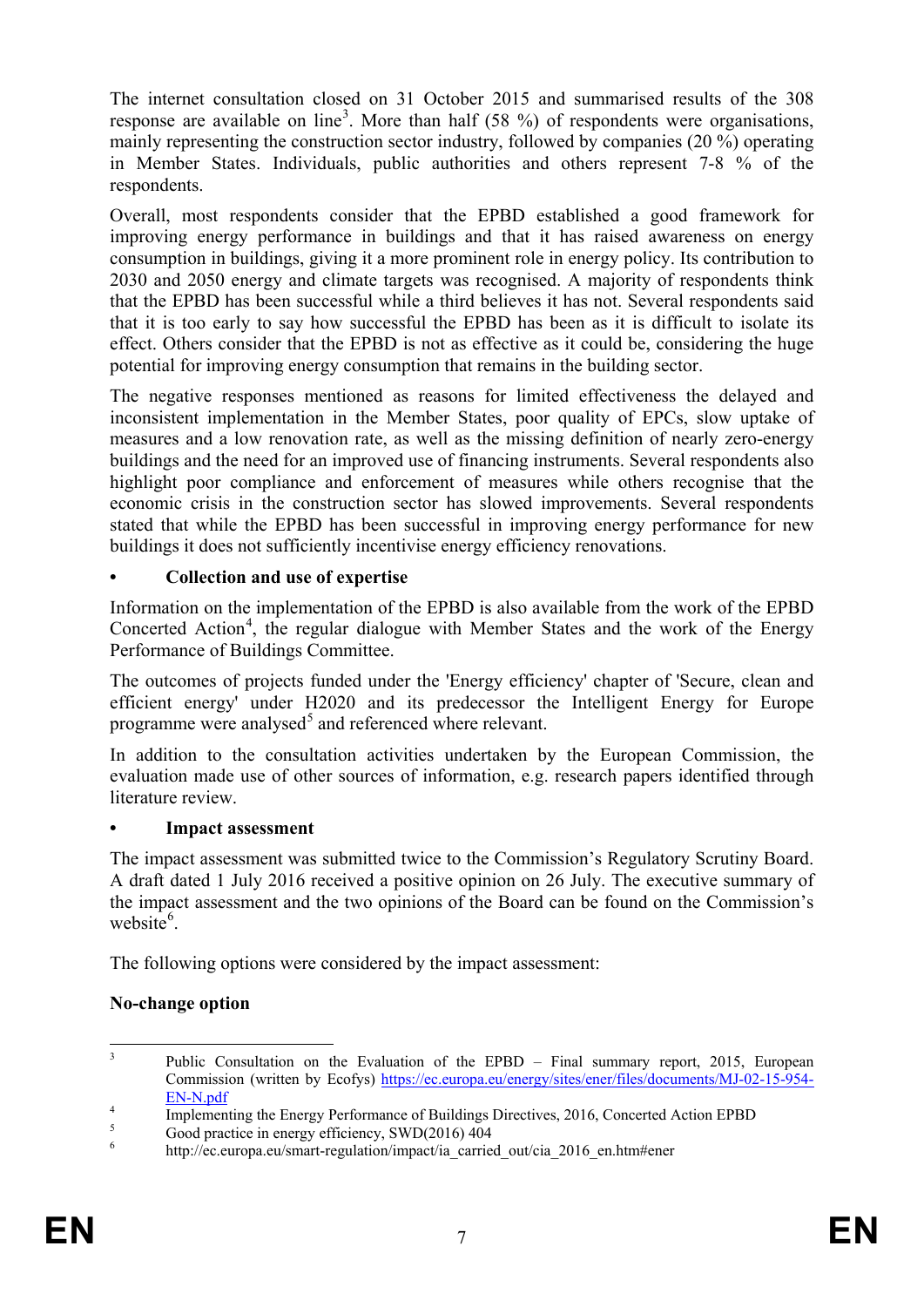The no-change of the EPBD option means no additional measures beyond the existing ones. It implies that the current EPBD and related regulatory and non-regulatory instruments continue to be implemented as now. This approach could be complimented by measures to maximise the EPBD's impact. Sharing of good practices, stimulated by exchange platforms (e.g. Concerted Action), could help to improve compliance. It is assumed that under the no-change option, this work would continue.

# **Policy options**

Most of the proposed measures can be implemented via soft law (Option I) and/or targeted amendments (Option II). Some measures go beyond the current legal framework and would require fundamental revision of the current Directive (Option III).

# *Option I: Enhanced implementation and further guidance*

This option considers a set of proposals that enhance the implementation of the existing regulatory framework without amending the Directive. It builds on the work being done at EU, national and regional levels to actively implement the Directive. It goes one step further than the no-change option, proposing soft law and guidance that could improve the implementation and enforcement of the legislation and could encourage the use of voluntary measures which have not yet been explored by Member States.

### *Option II: Enhanced implementation, including targeted amendments for strengthening current provisions*

This option includes the Option I proposals, but goes beyond and requires targeted amendments of the current EPBD to address the problem drivers more extensively. However, contrary to Option III, this option stays in line with the framework of the current EPBD, with better information provided to the end-users and adequate minimum performance requirements that avoid sub-optimal intervention on buildings.

# *Option III: Enhanced implementation with further harmonization and higher ambition*

This policy option is the most ambitious one, and goes beyond the current approach of the EPBD, by requiring for building owners to renovate their buildings.

The comparison of the three options led to the following conclusions:

- Option I focusses on continuous enforcement of the current EPBD, while supporting Member States by providing guidance and support. The ability to address possibilities for improvement identified in the evaluation report and public consultation to further enhance the removal of barriers to energy efficiency in buildings will not be fulfilled.
- Option III includes ambitious measures for increasing the renovation rate and therefore the resulting impact is very high. It introduces a significant change in the building sector, in particular by making mandatory the renovation of thousands of buildings. However, this measure raises some issues such as obligatory investment, which might not be considered cost-effective in a financial perspective. It also raises practical concerns (e.g. further harmonisation of energy performance calculation methodologies, or EPCs) and may be thought to not fully respect the principle of subsidiarity (e.g. obligations to renovate buildings when changing ownership or tenancy, public financial support for mandatory thermal building renovation and mandatory training for builders and installers).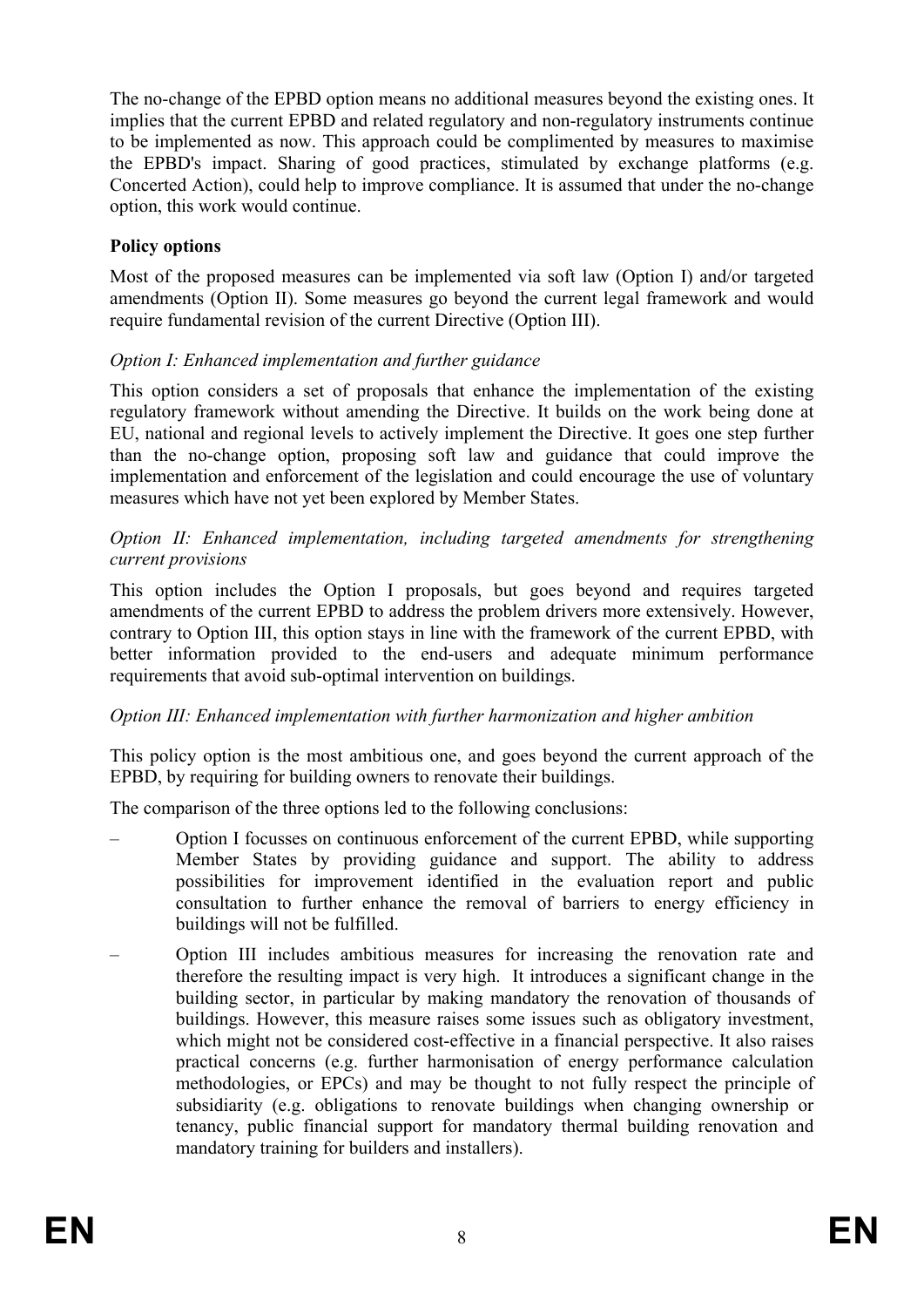- Option II is the preferred option because it is best aligned with the outcome and findings of the evaluation of the EPBD and the existing framework. This option introduces significant improvements and simplifications to the EPBD and the overall regulatory framework and will improve the energy performance of buildings via targeted amendments whilst allowing a high level of flexibility for the implementation at national level, as follows:
	- It allows keeping the existing prudent scope underpinning EU action on building efficiency whilst ensuring subsidiarity, proportionality and costeffectiveness and leaving significant flexibility with Member States.
	- It preserves the main objectives, principles and overall architecture of the Directive which is working well and is supported by stakeholders, including Member States.
	- It includes only targeted amendments, allowing the continued implementation of key provisions in the current Directive that are already delivering and are cost-effective.
	- It strikes a balance between guidance and limited legal revisions to introduce new focussed provisions to address in particular existing building and the link to finance.

Following up on the European Strategy for Low-Emission Mobility and building upon the leading example of some Member States, the preferred option also proposes a measure to support the development of electro-mobility and contribute further to the decarbonisation of the economy.

The estimated impacts are the following:

- Economic impact: a slightly positive impact on growth, driven by the extra energy efficiency investment and reduction in energy imports, a boost to construction and engineering which are highly related to additional investment, positive impacts on the insulation and flat glass sector and investment in building renovation benefiting especially SMEs.
- Social impact: the employment impact will follow a similar pattern to GDP, albeit smaller in scale. Improvements to the indoor climate will significantly reduce mortality, morbidity, and health care costs. A moderate positive impact is expected on energy poverty.
- Environmental impact: greenhouse gas emissions decrease slightly in all Member **States**.

# **• Regulatory fitness and simplification**

Taken together, the measures of the preferred policy option would reduce the administrative burden of the EPBD by EUR 98.1 million per year. The calculation of the impact on administrative burden for the preferred option can be found in Annex 9 to the Impact assessment.

# **4. BUDGETARY IMPLICATIONS**

The proposal does not have any implication for the EU budget.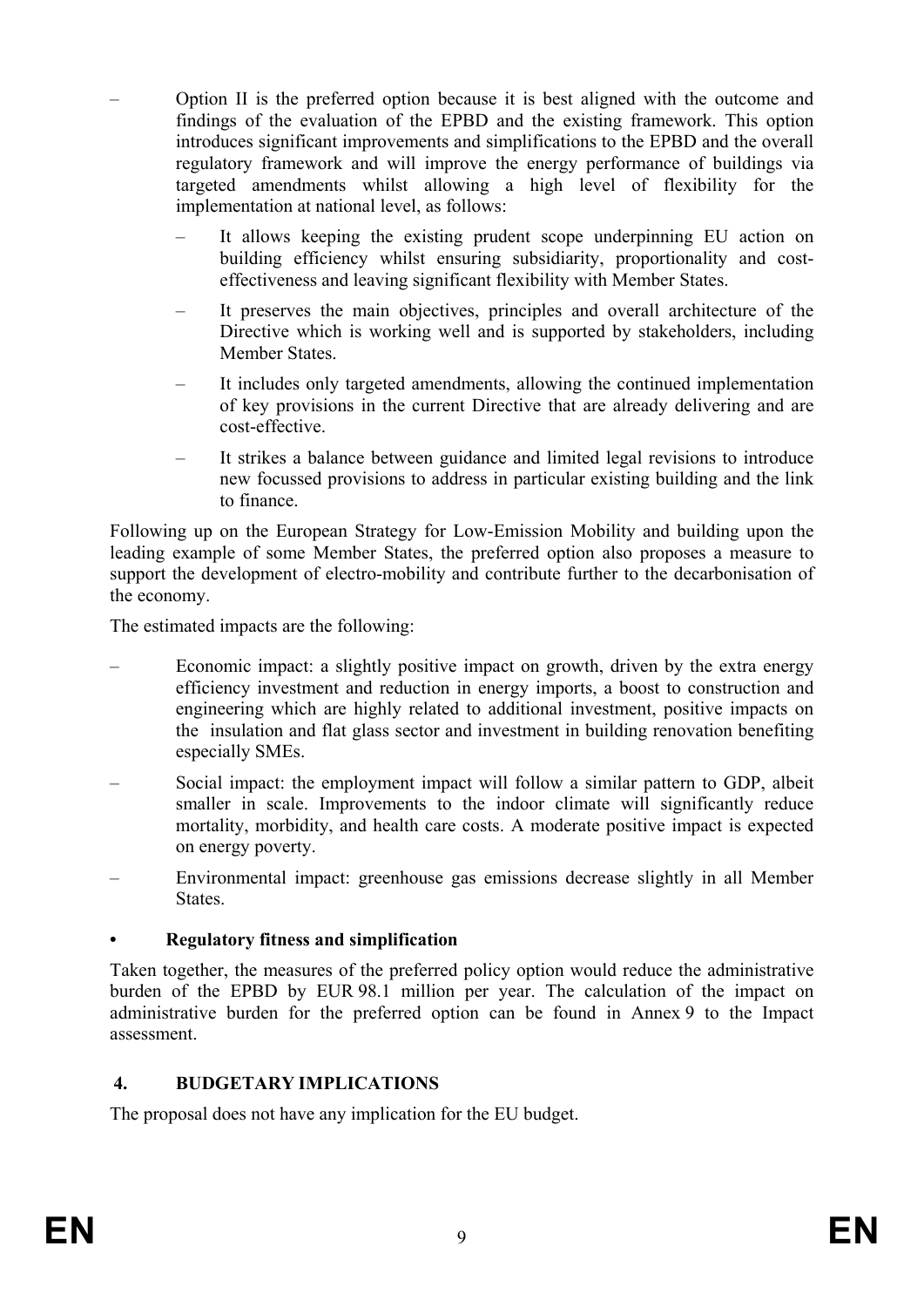# **5. OTHER ELEMENTS**

# **• Implementation plans and monitoring, evaluation and reporting arrangements**

This proposal makes no change to the Member States' current reporting obligations. The legislative proposal on Energy Union governance will ensure that a transparent and reliable planning, reporting and monitoring system will be put in place, based on integrated national energy and climate plans and streamlined progress reports by Member States, regularly assessing the implementation of national plans in terms of the five dimensions of the Energy Union. This will ease the administrative burden on Member States but still allow the Commission to monitor Member States' progress towards their energy efficiency targets and the overall EU target.

The proposal introduces new obligations that will be monitored under decarbonisation of buildings, building renovation, technical building systems, financial incentives and market barriers, while it will simplify obligations for new buildings, on inspections and reports for heating and air-conditioning systems.

# **• Detailed explanation of the specific provisions of the proposal**

The proposal for a Regulation on the Governance of the Energy Union aims to reduce and streamline Member States' reporting and planning obligations as well as the Commission's monitoring obligations. The Governance proposal will also set up an iterative process between Member States and the Commission in order to collectively meet the objectives of the Energy Union. The plans and reports required under the Governance proposal should enable the Commission to assess and monitor the progress of Member States in reaching the objectives of the Directive.

The Directive is amended as follows:

- the definition of technical building systems under Article  $2(3)$  is extended to on-site electricity generation and on-site infrastructure for electro-mobility;
- the current Article 4 EED on building renovation is moved to this Directive for greater consistency, and will include additionally the consideration of energy poverty issues, support for smart financing of building renovations and a vision for the decarbonisation of buildings by 2050, with specific milestones in 2030. The longterm building renovation strategies will become part of (and annexed to) the integrated national energy and climate plans and will be notified by Member States to the Commission by 1 January 2019 for the period post 2020 following the procedure set out in the Regulation on the Governance of the Energy Union. The strategy will cover the renovation of the national stock of residential and nonresidential buildings;
- Article 6 on new building is simplified by limiting it to the provision identified in the impact assessment as the most useful, i.e. the general obligation for new buildings to meet the minimum energy performance requirements. Other provisions that were more cumbersome are deleted;
- Article 8 is updated to take into account the revised definition of technical building systems. A new paragraph introduces requirements as regards:
	- (a) infrastructure for electro-mobility; new non-residential buildings with more than ten parking spaces, and non-residential buildings with more than ten parking spaces undergoing major renovation will have to equip one parking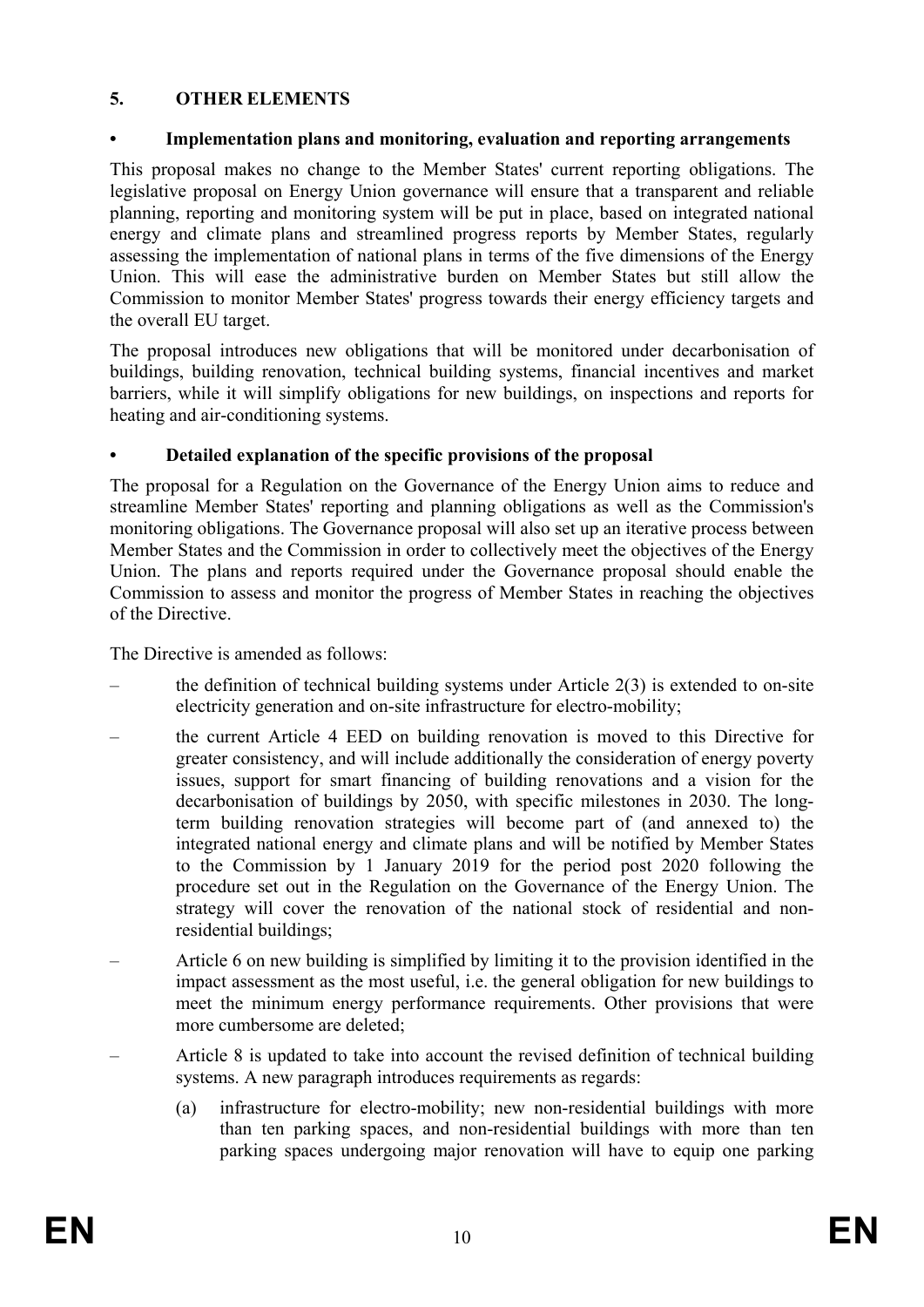space per ten for electro-mobility. This will apply to all non-residential with more than ten parking spaces buildings as of 2025, including buildings where the installation of recharging points are sought under public procurement. New residential buildings with over ten parking spaces, and those undergoing major renovation, will have to put in place the pre-cabling for electric recharging. Member States will be able to choose to exempt buildings owned and occupied by SMEs, as well as public buildings covered by the Alternative Fuels Infrastructure Directive<sup>[7](#page-11-0)</sup>;

- (b) reinforcing the use of building electronic monitoring, automation and control in order to streamline inspections; and
- (c) the introduction of a 'smartness indicator' rating the readiness of the building to adapt its operation to the needs of the occupant and of the grid, and to improve its performance.
- Article 10 is updated to include two new provisions on using EPCs to assess savings from renovations financed with public support are to be assessed by comparing EPCs before and after renovation; and public buildings with a surface over a certain threshold must disclose their energy performance;
- Articles 14 and 15 on inspections are streamlined, while more effective approaches to regular inspections are implemented with the updated Article 14 and 15, and could be used instead to ensure that building performance is maintained and/or improved; and
- Annex I is updated to improve transparency and consistency in the way energy performance is determined at national or regional level and to take into account the importance of the indoor environment.

<span id="page-11-0"></span>OJ L 307, 28.10.2014, p. 1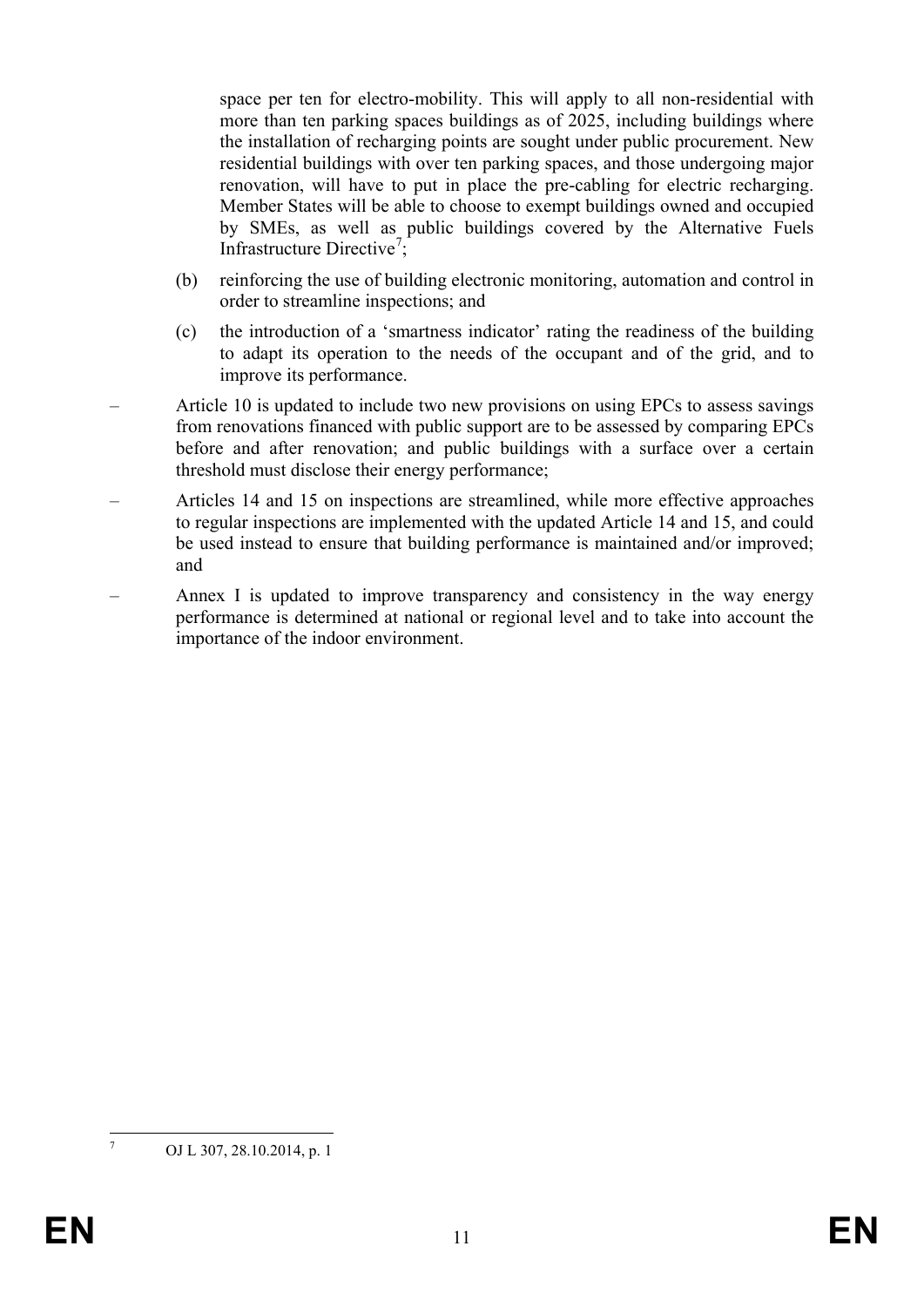# 2016/0381 (COD)

# Proposal for a

# **DIRECTIVE OF THE EUROPEAN PARLIAMENT AND OF THE COUNCIL**

# **amending Directive 2010/31/EU on the energy performance of buildings**

# (Text with EEA relevance)

THE EUROPEAN PARLIAMENT AND THE COUNCIL OF THE EUROPEAN UNION,

Having regard to the Treaty on the Functioning of the European Union, and in particular Article 194(2) thereof,

Having regard to the proposal from the European Commission,

After transmission of the draft legislative act to the national parliaments,

Having regard to the opinion of the European Economic and Social Committee<sup>[1](#page-12-0)</sup>,

Having regard to the opinion of the Committee of the Regions<sup>[2](#page-12-1)</sup>,

Acting in accordance with the ordinary legislative procedure,

Whereas:

- (1) The Union is committed to a sustainable, competitive, secure and decarbonised energy system. The Energy Union and the Energy and Climate Policy Framework for 2030 establish ambitious Union commitments to reduce greenhouse gas emissions further (by at least 40 % by 2030, as compared with 1990), to increase the proportion of renewable energy consumed (by at least 27 %) and to make energy savings of at least 27%, reviewing this level having in mind an Union level of  $30\%$  $30\%$ <sup>3</sup>, and to improve Europe's energy security, competitiveness and sustainability.
- (2) To reach these objectives, the 2016 review of the Energy Efficiency legislation combines: (i) reassessment of the EU's energy efficiency target for 2030 as requested by the European Council in 2014; (ii) review of the core articles of the Energy Efficiency Directive and the Energy Performance of Buildings Directive; (iii) reinforcing the enabling financing environment including the European Structural and Investment Funds (ESIF) and the European Fund for Strategic Investments (EFSI), which will ultimately improve the financial conditions of energy efficiency investments on the market.
- (3) Article 19 of Directive 2010/31/EU of the European Parliament and of the Council[4](#page-12-3) requires the Commission to carry out a review by 1 January 2017 at the latest, in the light of the experience gained and progress made during its application, and if necessary, to make proposals.

<span id="page-12-3"></span><span id="page-12-2"></span><span id="page-12-1"></span>

<span id="page-12-0"></span><sup>&</sup>lt;sup>1</sup> OJ C , , p. .<br><sup>2</sup> OJ C , , p. .<br><sup>3</sup> EUCO 169/14, CO EUR 13, CONCL 5, Brussels 24 October 2014.<br><sup>4</sup> Directive 2010/31/EU of the European Parliament and of the Council of 19 May 2010 on the energy performance of buildings (OJ L 153, 18.6.2010, p. 13).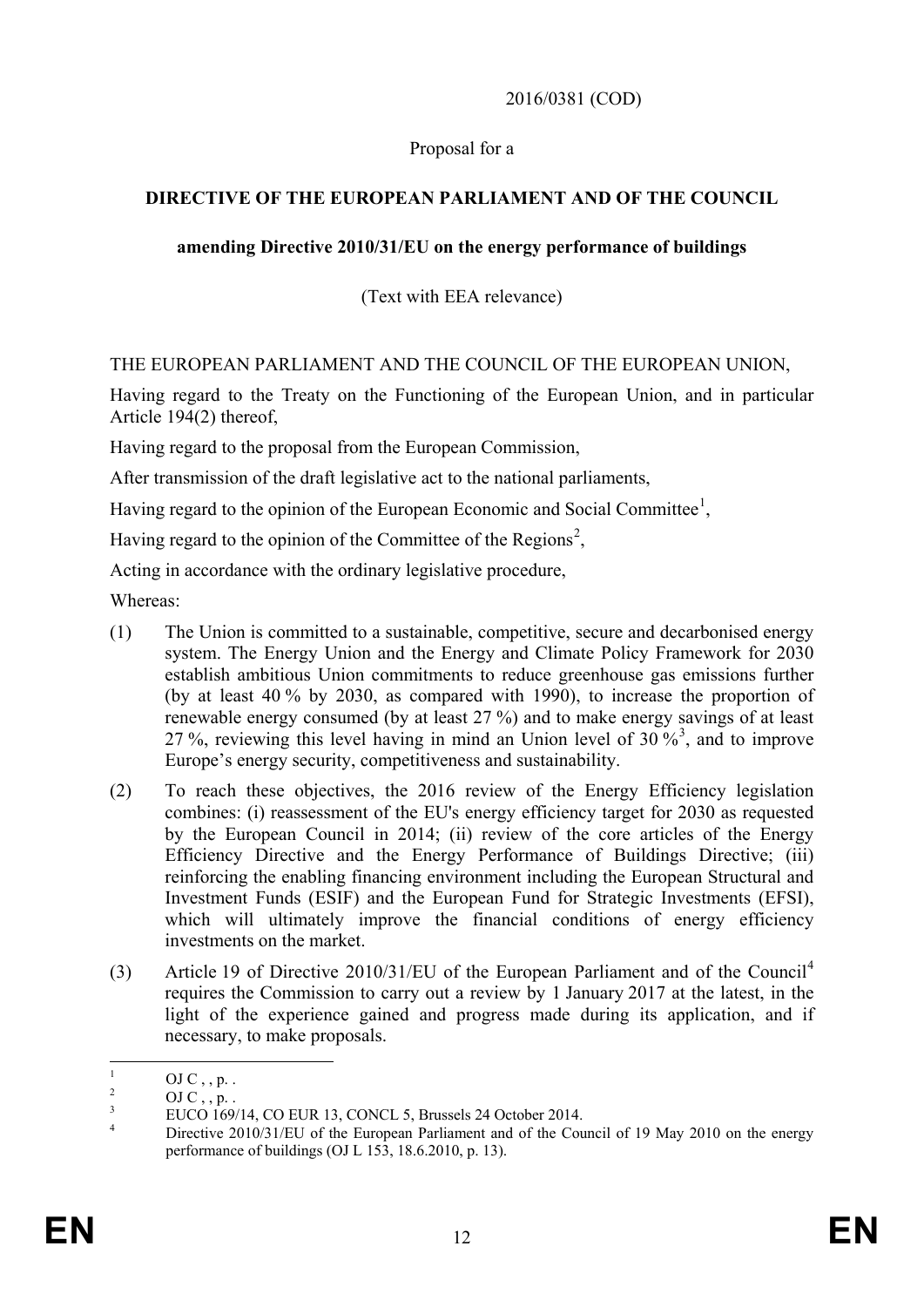- (4) To prepare for this review, the Commission took a series of steps to gather evidence on how Directive 2010/31/EU has been implemented in the Member States, focusing on what works and what could be improved.
- (5) The outcome of the evaluation and impact assessment indicated that a series of amendments are required to strengthen the current provisions of Directive 2010/31/EU and to simplify certain aspects.
- (6) The Union is committed to developing a secure, competitive and decarbonised energy system by 20[5](#page-13-0)0<sup>5</sup>. To meet this goal, Member States and investors need milestones to ensure that buildings are decarbonised by 2050. In order to ensure this decarbonised building stock by 2050, Member States should identify the intermediary steps to achieving the mid-term (2030) and long-term (2050) objectives.
- (7) The provisions on long-term renovation strategies provided for in Directive  $2012/\overline{27/EU}$  of the European Parliament and of the Council  $<sup>6</sup>$  $<sup>6</sup>$  $<sup>6</sup>$  should be moved to</sup> Directive 2010/31/EU, where they fit more coherently.
- (8) The agendas of the Digital Single Market and the Energy Union should be aligned and serve common goals. The digitalisation of the energy system is quickly changing the energy landscape, from the integration of renewables to smart grids and smart-ready buildings. In order to digitise the building sector, targeted incentives should be provided to promote smart-ready systems and digital solutions in the built environment*.*
- (9) In order to adapt this Directive to the technical progress, the power to adopt acts in accordance with Article 290 of the Treaty on the Functioning of the European Union should be delegated to the Commission to supplement it by defining the smartness indicator and enabling its implementation. The smartness indicator should be used to measure buildings' capacity to use ICT and electronic systems to optimise operation and interact with the grid. The smartness indicator will raise awareness amongst building owners and occupants of the value behind building automation and electronic monitoring of technical building systems and will give confidence to the occupant about the actual savings of these new enhanced-functionalities.
- (10) Innovation and new technology also make it possible for buildings to support the overall decarbonisation of the economy. For example, buildings can leverage the development of the infrastructure necessary for the smart charging of electric vehicles also provide a basis for Member States, if they choose to, to use car batteries as a source of power. To reflect this aim, the definition of technical building systems should be extended.
- (11) The impact assessment identified two existing sets of provisions, whose aim could be achieved in a more efficient manner compared to the current situation. First the obligation, before any construction starts, to carry out a feasibility study on highlyefficiency alternative systems becomes an unnecessary burden. Second, provisions related to inspections of heating systems and air-conditioning systems were found to not sufficiently ensure, in an efficient manner, the initial and maintained performance of these technical systems. Even cheap technical solutions with very short payback

<span id="page-13-1"></span>

<span id="page-13-0"></span><sup>&</sup>lt;sup>5</sup> Communication on an *Energy roadmap 2050*, (COM(2011) 885 final).<br><sup>6</sup> Directive 2012/27/EU of the European Parliament and of the Council of 25 October 2012 on energy efficiency, amending Directives 2009/125/EC and 2010/30/EU and repealing Directives 2004/8/EC and 2006/32/EC (OJ L 315, 14.11.2012, p. 1).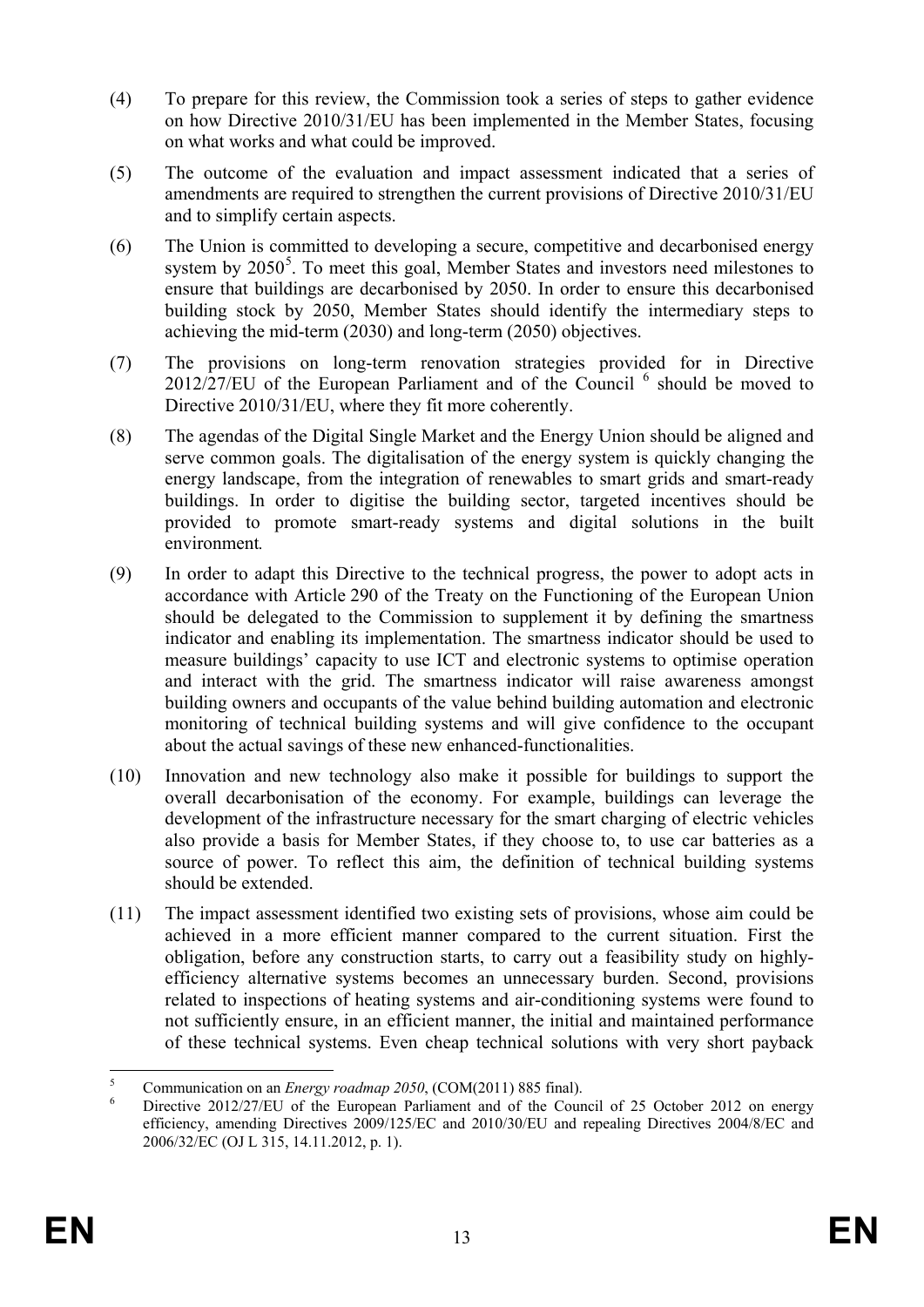periods, such as hydraulic balancing of the heating system and installation/replacement of thermostatic control valves, are insufficiently considered today. Provisions related to inspections are amended to ensure a better result from inspections.

- (12) Notably for large installations, building automation and electronic monitoring of technical building systems have proven to be an effective replacement for inspections. The installation of such equipment should be considered as the most cost-effective alternative to inspections in large non-residential and multifamily buildings of a sufficient size that allow a payback of less than three years. The current possibility to opt for alternative measures is therefore deleted. For small scale installations, the documentation of the system performance by installers and the registration of this information in the databases on energy performance certification will support the verification of compliance with the minimum requirements set for all technical building systems and reinforce energy performance certificates role. In addition, existing regular safety inspections and programmed maintenance work will remain an opportunity to provide direct advice on energy efficiency improvements.
- (13) To ensure their best use in building renovation, financial measures related to energy efficiency should be linked to the depth of the renovation, which should be assessed by comparing energy performance certificates (EPCs) issued before and after the renovation.
- (14) Access to financing is easier when good-quality information is available. Public buildings with a total useful floor area over 250 m² should therefore be required to disclose their actual energy consumption.
- (15) The current independent control systems for EPCs should be strengthened to ensure certificates are of good quality, can be used for compliance checking and for producing statistics on the regional/national building stocks. High-quality data on the building stock is needed and this could be partially generated by the registers and databases that almost all Member States are currently developing and managing for EPCs.
- (16) To meet the objectives of energy efficiency policy for buildings, the transparency of EPCs should be improved by ensuring that that all necessary parameters for calculations, for both certification and minimum energy performance requirements, are set out and applied consistently. Member States should put in place adequate measures to ensure, for example, that the performance of installed, replaced or updated technical building systems is documented in view of building certification and compliance checking.
- (17) Commission Recommendation (EU) 2016/1318 of 29 July 2016 on nearly zero-energy buildings presented how the implementation of the Directive could simultaneously ensure the transformation of the building stock and the shift to a more sustainable energy supply, which also supports the heating and cooling strategy<sup>[7](#page-14-0)</sup>. To make sure appropriate implementation takes place, the general framework for the calculation of the energy performance of buildings should be updated with the support of the work elaborated by the European Committee for Standardisation (CEN), under Mandate M/480 that was given by the European Commission.

<span id="page-14-0"></span> $7 \text{ COM}(2016) 51 \text{ final}$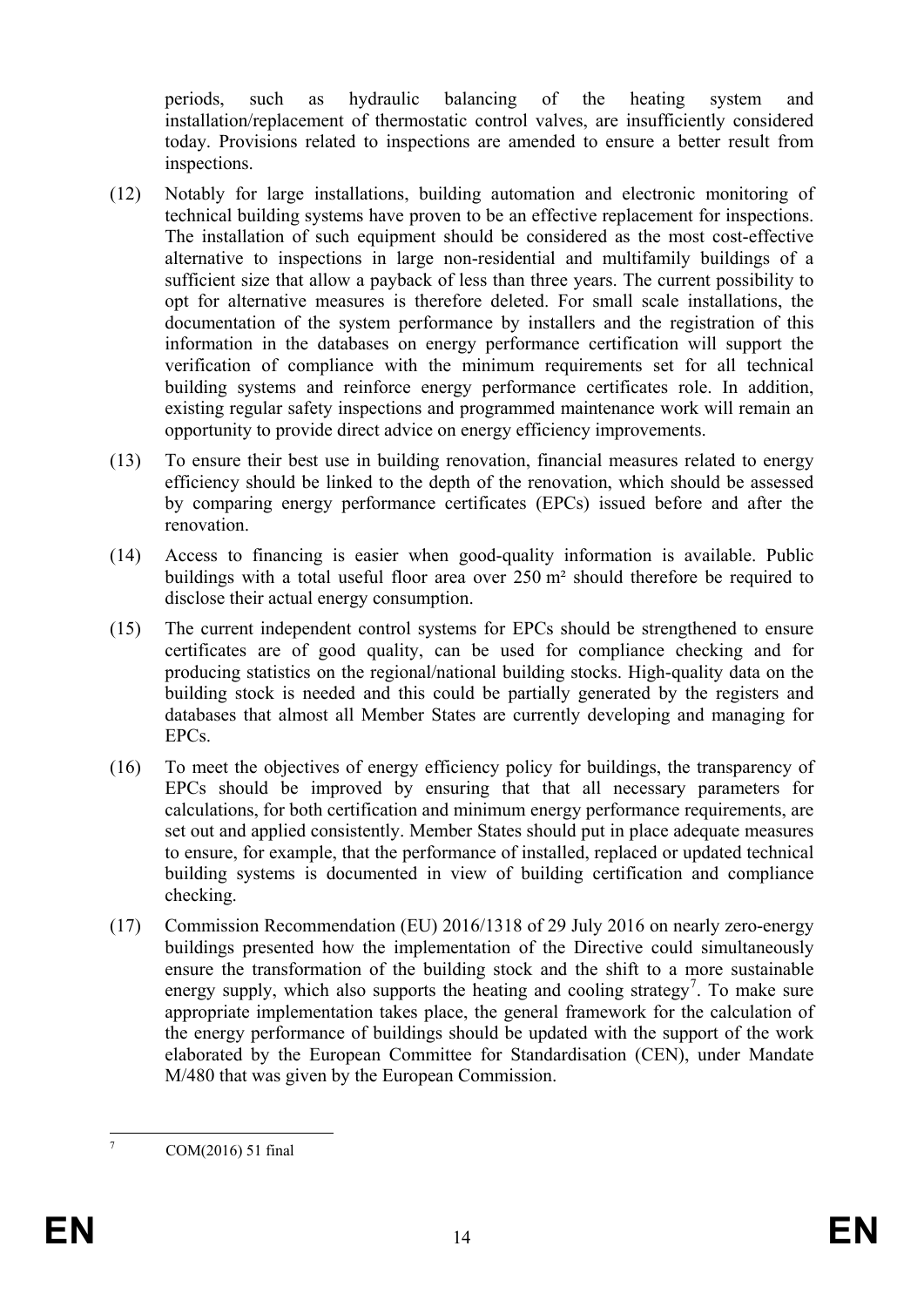- (18) The provisions of this Directive should not prevent Member States from setting more ambitious energy performance requirements at building level and for building elements as long as such measures are compatible with Union law. It is consistent with the objectives of this Directive and of Directive 2012/27/EC that these requirements may, in certain circumstances, limit the installation or use of products subject to other applicable Union harmonisation legislation, provided that such requirements should not constitute an unjustifiable market barrier.
- (19) The objectives of this Directive, namely to reduce the energy needed to meet the energy demand associated with the typical use of buildings, cannot be adequately achieved by the Member States acting alone. The objectives of the Directive can be more effectively ensured by acting at Union level because this guarantees consistency shared objectives, understanding and political drive. Therefore, the Union adopts measures in accordance with the principle of subsidiarity as set out in Article 5 of the Treaty on the European Union. In accordance with the principle of proportionality, as also set out in that Article, this Directive does not go beyond what is necessary to achieve those objectives.
- (20) In accordance with the Joint Political Declaration of 28 September 2011 of Member States and the Commission on explanatory documents<sup>[8](#page-15-0)</sup>, Member States have undertaken to accompany, in justified cases, the notification of their transposition measures with one or more documents explaining the relationship between the components of a directive and the corresponding parts of national transposition instruments. With regard to this Directive, the legislator considers the transmission of such documents to be justified.
- (21) Directive 2010/31/EU should therefore be amended accordingly,

HAVE ADOPTED THIS DIRECTIVE:

#### *Article 1*

Directive 2010/31/EU is amended as follows:

(1) in Article 2, point 3 is replaced by the following:

'3. 'technical building system' means technical equipment for space heating, space cooling, ventilation, domestic hot water, built-in lighting, building automation and control, on-site electricity generation, on-site infrastructure for electro-mobility, or a combination of such systems, including those using energy from renewable sources, of a building or building unit;':

- (2) after Article 2, an Article 2a 'Long-term renovation strategy', to be submitted in accordance with the integrated national energy and climate plans of the Regulation (EU) XX/20XX [Governance of the Energy Union], is inserted:
	- (a) the first paragraph consists of Article 4 of the Directive 2012/27/EU on energy efficiency<sup>[9](#page-15-1)</sup>, other than its last subparagraph;
	- (b) the following paragraphs 2 and 3 are inserted:

'2. In their long-term renovation strategy referred to in paragraph 1, Member States shall set out a roadmap with clear milestones and measures to

<span id="page-15-0"></span> $\begin{array}{ll}\n\text{8} \\
\text{9} \\
\text{OJ C 369, 17.12.2011, p. 14.} \\
\text{OJ L 315, 14.11.2012, p. 13}\n\end{array}$ 

<span id="page-15-1"></span>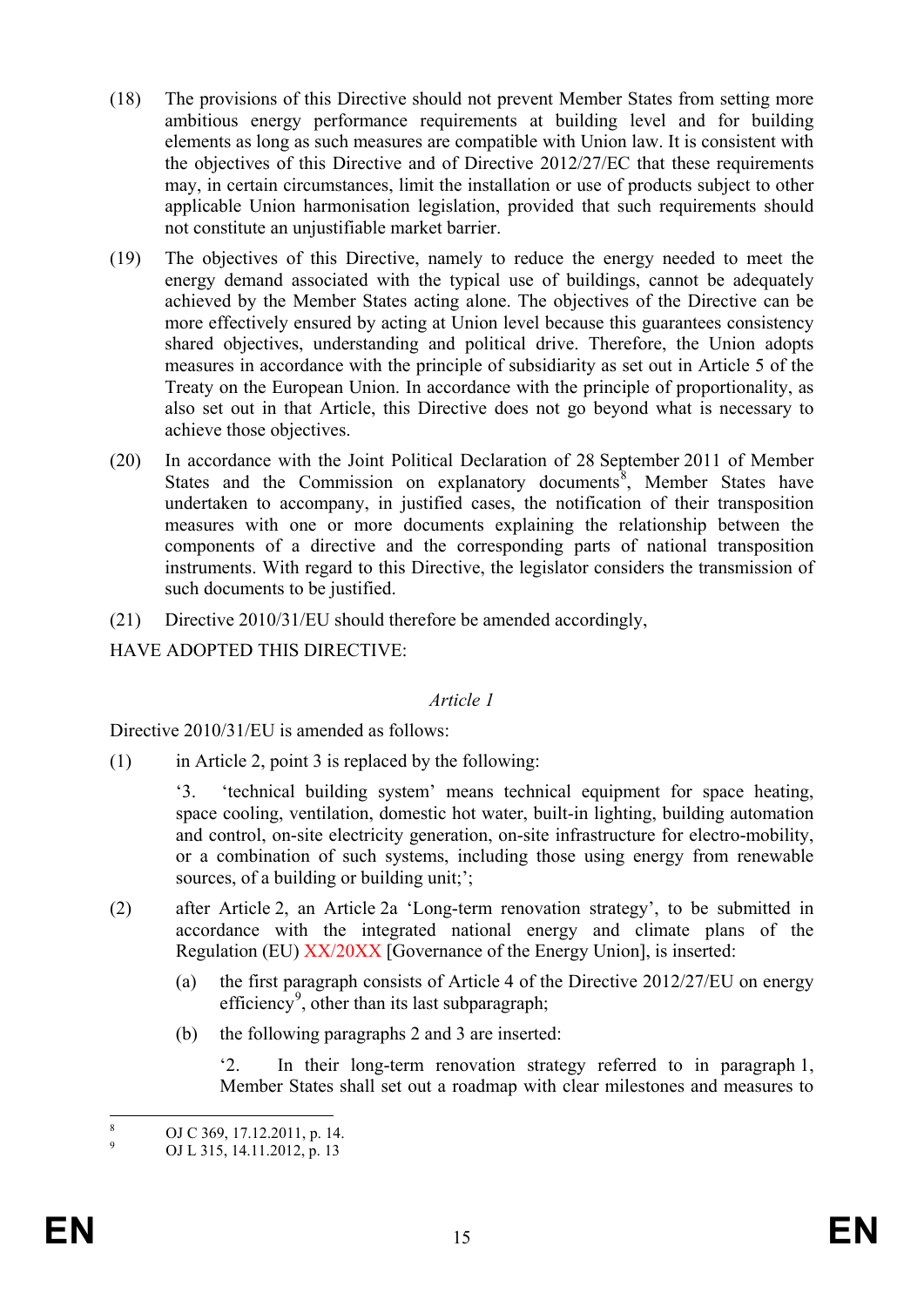deliver on the long-term 2050 goal to decarbonise their national building stock, with specific milestones for 2030.

In addition, the long term renovation strategy shall contribute to the alleviation of energy poverty.

3. To guide investment decisions as referred to in point (d) in paragraph 1, Member States shall introduce mechanisms for:

- (a) the aggregation of projects, to make it easier for investors to fund the renovations referred to in points (b) and (c) in paragraph 1;
- (b) de-risking energy efficiency operations for investors and the private sector; and
- (c) the use of public funding to leverage additional private-sector investment or address specific market failures.';
- (3) Article 6 is amended as follows:
	- (a) in paragraph 1, the second subparagraph is deleted;
	- (b) paragraphs 2 and 3 are deleted;
- (4) in Article 7, the fifth subparagraph is deleted;
- (5) Article 8 is amended as follows:
	- (a) in paragraph 1, the third subparagraph is deleted;
	- (b) paragraph 2 is replaced by the following:

'2. Member States shall ensure that in all new non-residential buildings and in all existing non-residential buildings undergoing major renovation with more than ten parking spaces, at least one of every ten is equipped with a recharging point within the meaning of Directive 2014/94/EU on the deployment of alternative fuels infrastructure<sup>10</sup>, which is capable of starting and stopping charging in reaction to price signals. This requirement shall apply to all nonresidential buildings, with more than ten parking spaces, as of 1 January 2025.

Member States may decide not to set or apply the requirements referred to in the previous subparagraph to buildings owned and occupied by small and medium-sized enterprises as defined in Title I of the Annex to Commission Recommendation 2003/361/EC of 6 May 2003.

3. Member States shall ensure that newly built residential buildings and those undergoing major renovations, with more than ten parking spaces, include the pre-cabling to enable the installation of recharging points for electric vehicles for every parking space.

4. Member States may decide not to set or apply the requirements referred to in paragraphs 2 and 3 to public buildings which are already covered by Directive 2014/94/EU.';

(c) the following paragraphs 5 and 6 are added:

'5. Member States shall ensure that, when a technical building system is installed, replaced or upgraded, the overall energy performance of the complete

<span id="page-16-0"></span><sup>&</sup>lt;sup>10</sup> OJ L 307, 28, 10, 2014, p. 1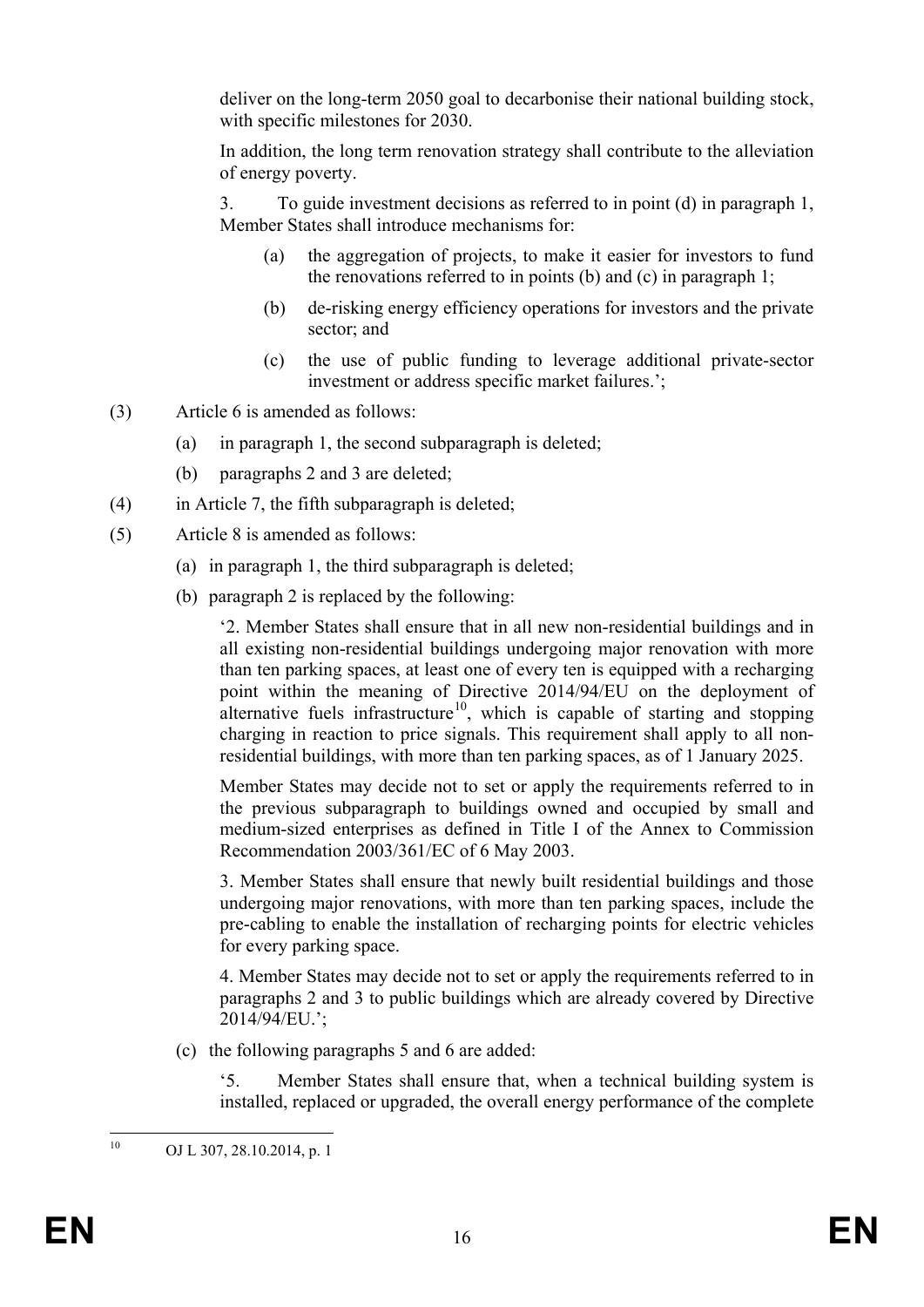altered system is assessed, documented it and passed on to the building owner, so that it remains available for the verification of compliance with the minimum requirements set pursuant to paragraph 1 and the issue of energy performance certificates. Member States shall ensure that this information is included in the national energy performance certificate database referred to in Article 18(3).

6. The Commission is empowered to adopt delegated acts in accordance with Article 23 supplementing this Directive with a definition of 'smartness' indicator' and with the conditions under which the 'smartness indicator' would be provided as additional information to prospective new tenants or buyers.

The smartness indicator shall cover flexibility features, enhanced functionalities and capabilities resulting from more interconnected and built-in intelligent devices being integrated into the conventional technical building systems. The features shall enhance the ability of occupants and the building itself to react to comfort or operational requirements, take part in demand response and contribute to the optimum, smooth and safe operation of the various energy systems and district infrastructures to which the building is connected.';

- (6) Article 10 is amended as follows:
	- (a) paragraph 6 is replaced by the following:

'6. Member States shall link their financial measures for energy efficiency improvements in the renovation of buildings to the energy savings achieved due to such renovation. These savings shall be determined by comparing energy performance certificates issued before and after renovation.';

(b) the following paragraphs 6a and, 6b are inserted:

'6a. When Member States put in place a database for registering EPCs it shall allow tracking the actual energy consumption of the buildings covered, regardless of their size and category. The database shall contain the actual energy consumption data of buildings frequently visited by the public with useful floor area of over 250 m² which shall be regularly updated.

6b. Aggregated anonymised data compliant with EU data protection requirements shall be made available on request, at least for the public authorities for statistical and research purposes.';

- (7) Article 14 is amended as follows:
	- (a) paragraph 1 is replaced by the following:

'1. Member States shall lay down the necessary measures to establish a regular inspection of the accessible parts of systems used for heating buildings, such as the heat generator, control system and circulation pump(s) for non-residential buildings with total primary energy use of over 250MWh and for residential buildings with a centralised technical building system of a cumulated effective rated output of over 100 kW. That inspection shall include an assessment of the boiler efficiency and the boiler sizing compared with the heating requirements of the building. The assessment of the boiler sizing does not have to be repeated as long as no changes were made to the heating system or as regards the heating requirements of the building in the meantime.';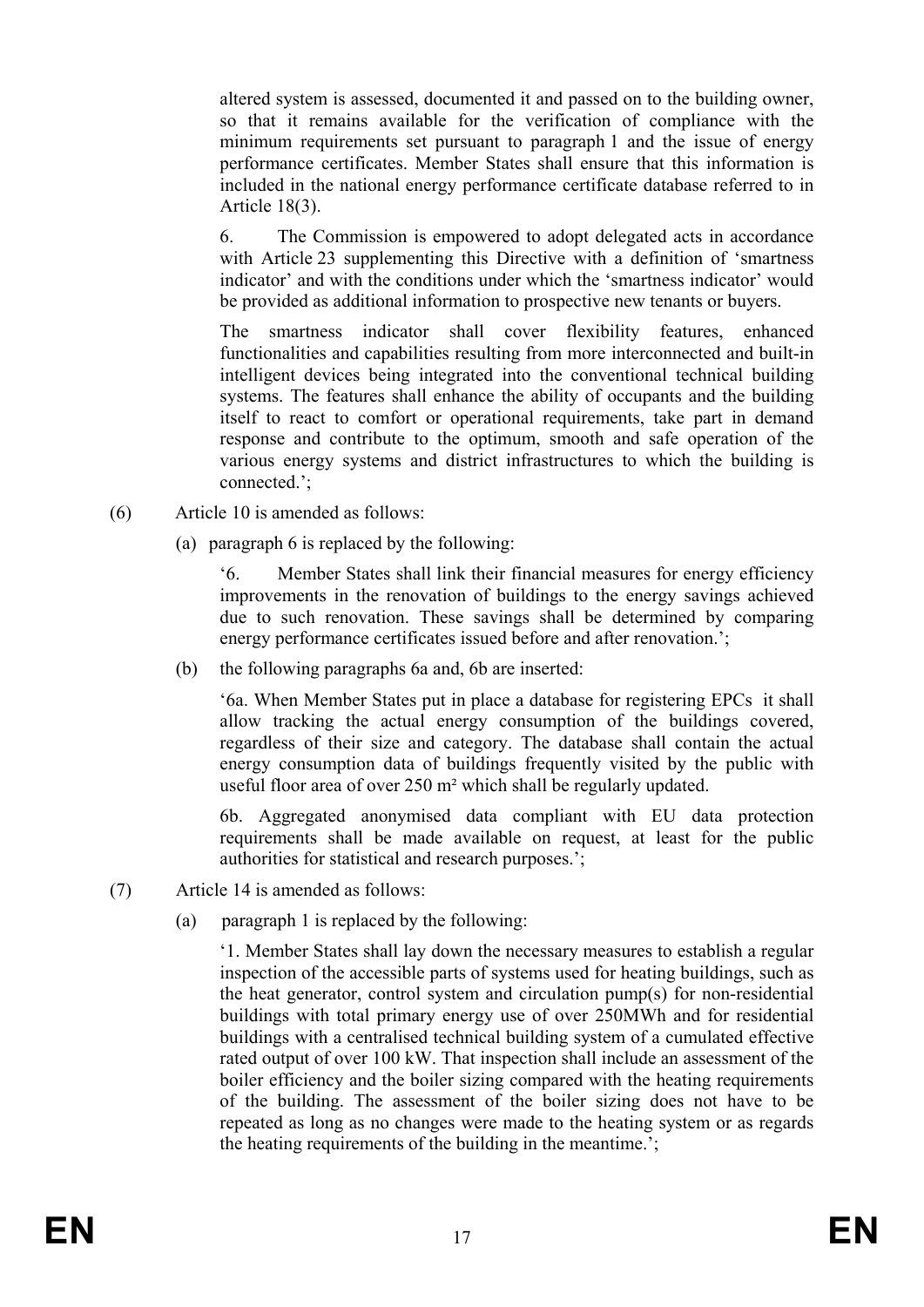(b) paragraphs 2, 3, 4 and 5 are deleted and replaced by the following:

'2. As an alternative to paragraph 1 Member States may set requirements to ensure that non-residential buildings with total primary energy use of over 250 MWh per year are equipped with building automation and control systems. These systems shall be capable of:

- (a) continuously monitoring, analysing and adjusting energy usage;
- (b) benchmarking the building's energy efficiency, detecting losses in efficiency of technical building systems, and informing the person responsible for the facilities or technical building management about opportunities for energy efficiency improvement;
- (c) allowing communication with connected technical building systems and other appliances inside the building, and being interoperable with technical building systems across different types of proprietary technologies, devices and manufacturers.

3. As an alternative to paragraph 1 Member States may set requirements to ensure that residential buildings with centralised technical building systems of a cumulated effective rated output of over 100 kW are equipped:

- (a) with continuous electronic monitoring that measures systems' efficiency and inform building owners or managers when it has fallen significantly and when system servicing is necessary, and
- (b) with effective control functionalities to ensure optimum generation, distribution and use of energy.';
- (8) Article 15 is amended as follows:
	- (a) paragraph 1 is replaced by the following:

'1. Member States shall lay down the necessary measures to establish a regular inspection of the accessible parts of air-conditioning systems for nonresidential buildings with total primary energy use of over 250MWh and for residential buildings with a centralised technical building system of a cumulated effective rated output of over 100 kW. The inspection shall include an assessment of the air-conditioning efficiency and the sizing compared to the cooling requirements of the building. The assessment of the sizing does not have to be repeated as long as no changes were made to this air-conditioning system or as regards the cooling requirements of the building in the meantime.';

(b) paragraphs 2, 3, 4 and 5 are deleted and replaced by the following:

'2. As an alternative to paragraph 1 Member States may set requirements to ensure that non-residential buildings with total primary energy use of over 250 MWh per year are equipped with building automation and control systems. These systems shall be capable of:

- (a) continuously monitoring, analysing and adjusting energy usage;
- (b) benchmarking the building's energy efficiency, detecting losses in efficiency of technical building systems, and informing the person responsible for the facilities or technical building management about opportunities for energy efficiency improvement;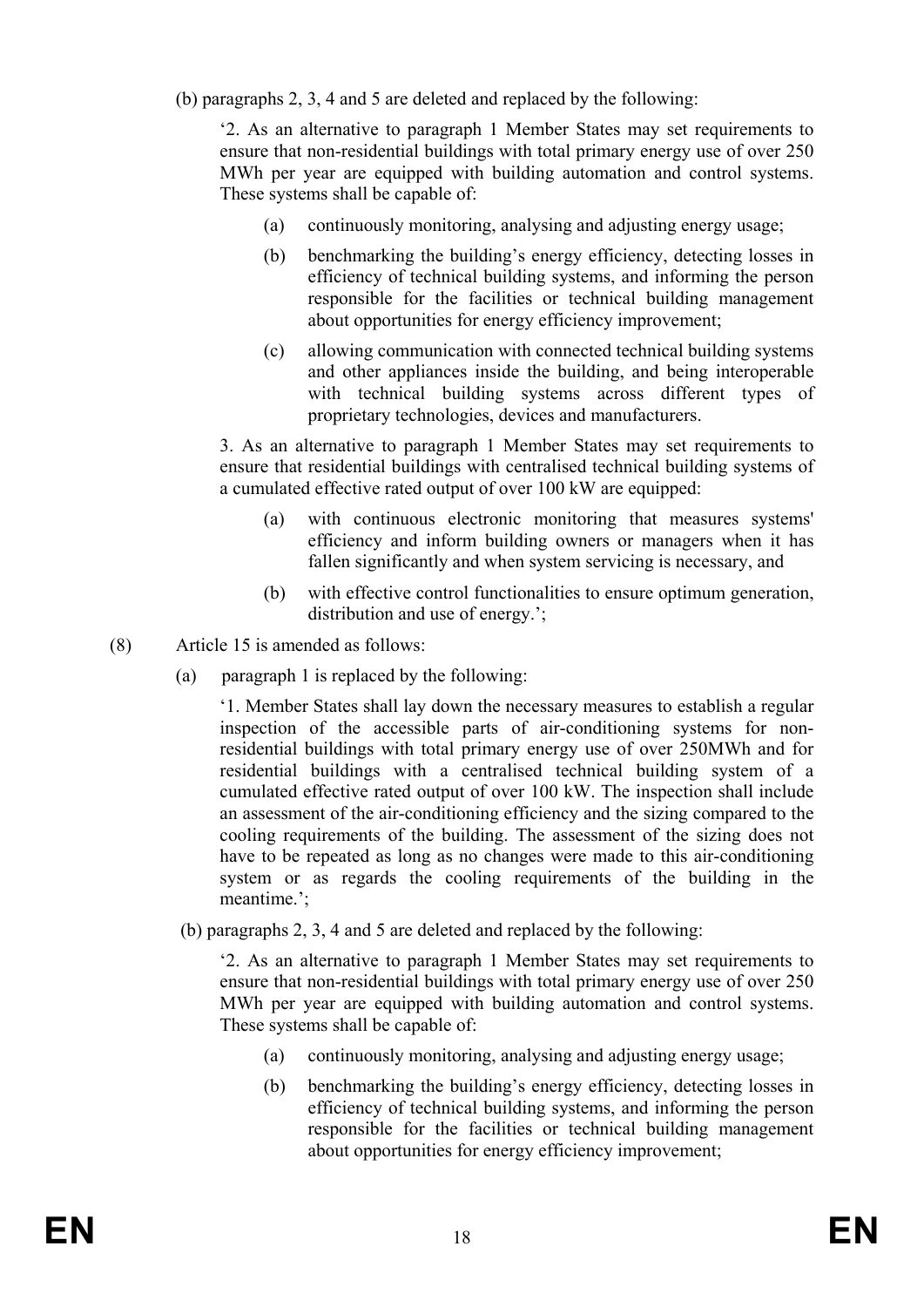(c) allowing communication with connected technical building systems and other appliances inside the building, and being interoperable with technical building systems across different types of proprietary technologies, devices and manufacturers.

3. As an alternative to paragraph 1 Member States may set requirements to ensure that residential buildings with centralised technical building systems of a cumulated effective rated output of over 100 kW

- (a) with continuous electronic monitoring that measures systems' efficiency and inform building owners or managers when it has fallen significantly and when system servicing is necessary, and
- (b) with effective control functionalities to ensure optimum generation, distribution and use of energy.';
- (9) in Article 19, '2017' is replaced by '2028';
- $(10)$  in Article 20(2), the first subparagraph is replaced by the following:

'Member States shall in particular provide information to the owners or tenants of buildings on energy performance certificates, their purpose and objectives, on cost-effective ways to improve the energy performance of the building and, where appropriate, on financial instruments available to improve the energy performance of the building.';

(11) Article 23 is replaced by the following:

### 'Article 23

### Exercise of the delegation

1. The power to adopt delegated acts referred to in Articles 5, 8 and 22 is conferred on the Commission subject to the conditions laid down in this Article.

2. The power to adopt delegated acts referred to in Article 5, 8 and 22 shall be conferred on the Commission for an indeterminate period of time from [*date of the entry into force…*].

3. The delegation of power referred to in Articles 5, 8 and 22 may be revoked at any time by the European Parliament or by the Council. A decision to revoke shall put an end to the delegation of the power specified in that decision. It shall take effect the day following the publication of the decision in the Official Journal of the European Union or at a later date specified therein. It shall not affect the validity of any delegated acts already in force.

4. Before the adoption of a delegated act, the Commission shall consult experts designated by each Member State in accordance with the principles laid down in the Inter-institutional Agreement on Better Law-Making of 13 April 2016<sup>[11](#page-19-0)</sup>.

5. As soon as it adopts a delegated act, the Commission shall notify it simultaneously to the European Parliament and to the Council.

6. A delegated act adopted pursuant to Articles 5, 8 and 22 shall enter into force only if no objection has been expressed either by the European Parliament or the Council within a period of two months of notification of that act to the European Parliament

<span id="page-19-0"></span> $11$  OJ L 123, 12.5.2016, p. 1